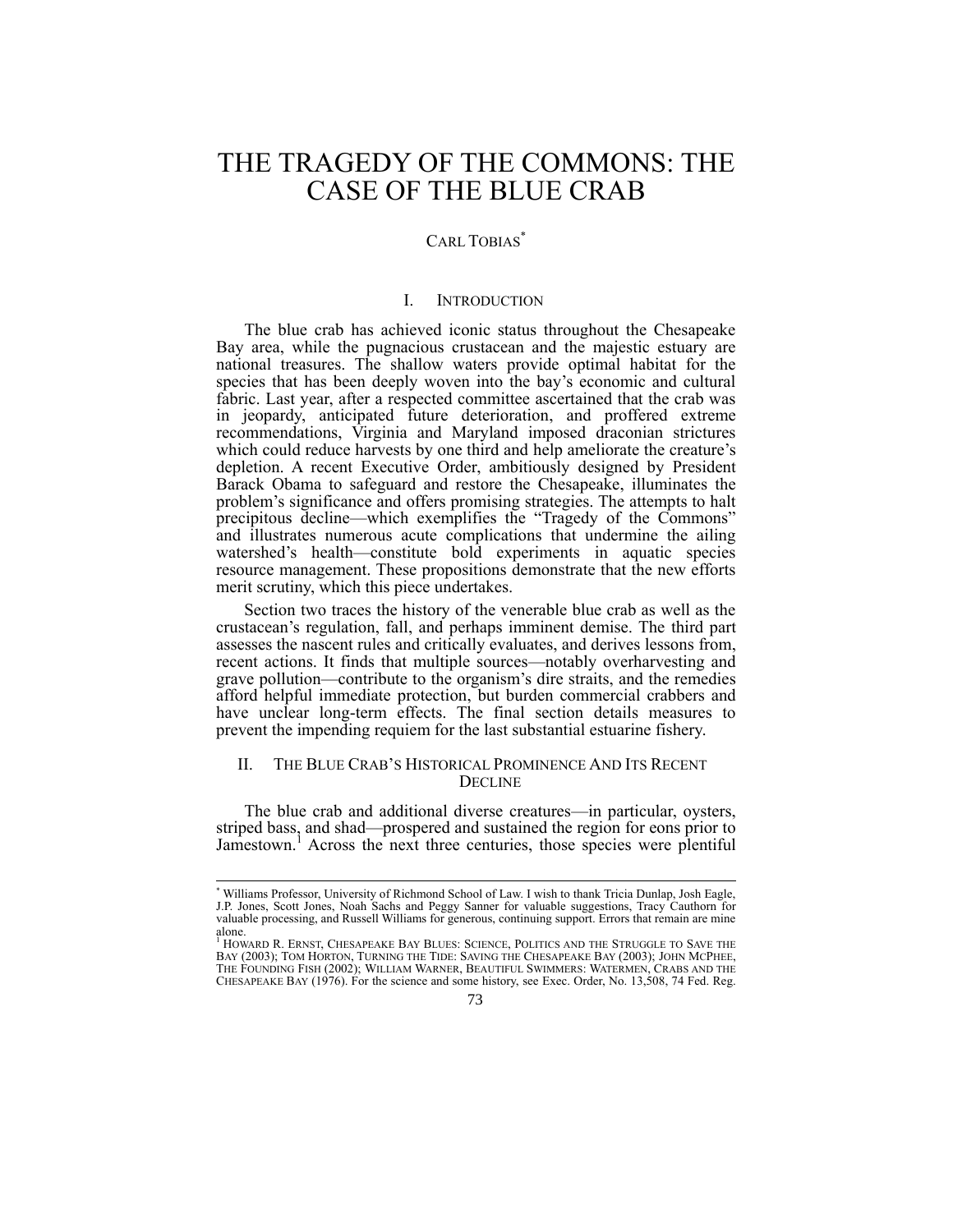and virtually unregulated, yet occasional litigation fostered specific judicial decisions that accorded the creatures a modicum of protection.<sup>2</sup> The two adjacent states began controlling harvests around 1940. The restrictions which covered mollusks, anadromous finfish, and crustaceans obviously differed. The practices' number and rigor gradually increased as the twentieth century unfolded. The mechanisms only became stringent after 1980 when a plethora of species experienced multiplying threats.

Oysters initially confronted problems. The annual 1970s take was several million bushels.<sup>3</sup> However, parasites, sizable catches, and pollution endangered the bivalve, so during 2003 the harvest registered  $53,000$ ,<sup>4</sup> necessitating drastic measures.<sup>5</sup> Although immense sums have been expended on restoration, oysters did not, and may not ever, recover.<sup>6</sup> That fate is doubly ironic: the mollusk was the bay's natural water filter, and aquaculture might hold the greatest promise for commercial revival.<sup>7</sup> In the 1980s, overfishing and rising pollution levels decimated striped bass and prompted moratoria,<sup>8</sup> yet the striped bass staged a remarkable comeback, which terminated the bans<sup>9</sup> and now apparently jeopardizes crabs.<sup>10</sup> By the

5 *See, e.g.*, MD. CODE ANN., NAT. RES. § 4-1001 et seq. (2009); VA. CODE ANN. § 28.2-500 et seq. (2009). *Šee also* MD. CODE REGS. 8.02.04.06 (2009); 4 VA. ADMIN. CODE § 20-720-10 et seq. (2009).<br>*See generally* BUTLER & LIVINGSTON, *supra* note 2, at 603-78, 793-97.<br><sup>6</sup> HORTON, *supra* note 1, at 170; Alison Rieser,

HUMAN. 49, 49 (2006); David Fahrenthold, *Despite Rescue Efforts, Bay Blue Crab at Ebb*, WASH. POST,<br>Nov. 17, 2007, at A1 [hereinafter *Bay Blue Crab at Ebb*]; Timothy B. Wheeler, Army Favors Testing *Sterile Asian Oysters in Bay*, BALT. SUN, Mar. 21, 2009, at 5A. *See generally* U.S. Army Corps of Engineers, *Draft of Environmental Impact Statement for Oyster Restoration in Chesapeake Bay, Including the Use of a Native and/or Nonnative Oyster* (Sept. 19, 2008), *Including the Use of a Native and/or Nonnative Oyster* (Sept. 19, 2008),<br>http://www.nao.usace.army.mil/OysterEIS/documents/OAP Comments full 10-10.pdf; VIRGINIA MARINE RESOURCES COMM'N, BLUE CRAB FISHERY RESOURCE DISASTER RELIEF PLAN 9 (2009),<br>http://www.ksmithre.com/Crab%20Grant%20Disaster Relief Assistance Ver1%20\_2\_.pdf [hereinafter VMRC PLAN].

*See* Jeremy B. Jackson et al., *Historical Overfishing and the Recent Collapse of Coastal Ecosystems,*  293 SCIENCE 629 (2001). *See also* David A. Fahrenthold, *Asian Oyster Now Banned From Bay,* WASH. POST, Apr. 7, 2009, at B1; Christy Goodman, *Where Have All The Oysters Gone?,* WASH. POST, Oct. 12, 2008, at SM1; Michael Lipford, *Local Bivalves Have a Large Natural Advantage in Bay,* RICHMOND TIMES-DISPATCH, Feb. 1, 2009, at F-4. *See generally* KURLANSKY, *supra* note 4; Carol Rose, *Introduction: Property and Language*, 18 YALE J.L. & HUMAN. 1, 11 (2006) (discussing common ownership of beaches and recreational areas and the self-contradictory nature of acts that affect the public adversely).

<sup>8</sup> HORTON, *supra* note 1, at 153-60. *See also* DICK RUSSELL, STRIPER WARS (2005); Tom Horton, *Rockfish Comeback Offers Hope*, BALT. SUN, June 25, 1994, at 1B; Angus Phillips, *Maryland Tightens*<br>*Controls on Rockfish C Warning is Widened*, BALT. SUN, June 4, 2009, at 1A ; Matt Zapotosky, *Judge Sentences Men Who Overfished to Prison*, WASH. POST, May 3, 2009.

<sup>9</sup> Virginia only adopted a ban after a federal statute passed. 16 U.S.C. § 1851 (2006); MD. CODE REGS. § 8.02.15.01 (2009). *See* MD. CODE ANN., NAT. RES. §§ 4-2A-05.1, 4-731 (2009); 4 VA. ADMIN. CODE § 20-252-10 et seq. (2009). *See also Bay Blue Crab at Ebb*, *supra* note 6.

<sup>23,099 (</sup>May 15, 2009); THE BLUE CRAB (Victor Kennedy & Eugene Cronin, eds. 2007); J.A. GULLAND, THE MANAGEMENT OF MARINE FISHERIES (1974).

<sup>2</sup> *See*, *e.g.*, Commonwealth v. Newport News, 164 S. E. 689 (Va. 1932); Hampton v. Watson, 89 S. E. 81 (Va. 1916). *See also* LYNDA LEE BUTLER & MARGIT LIVINGSTON, VIRGINIA TIDAL AND COASTAL LAW (1988); HORTON, *supra* note 1, at 151-61, 163. *See generally* DAVID FAULKNER, THE OYSTER WARS (2008); JOHN WENNERSTEN, THE OYSTER WARS OF CHESAPEAKE BAY (2007). Virginia and Maryland imposed few restrictions.

*See* Carl Tobias, *Around the Chesapeake*, *an Uncertain Recovery on the Half Shell*, WASH. POST, Dec. 3, 2006, at B8. *See also* Garrett Power, *More About Oysters Than You Wanted to Know*, 30 MD. L. REV.  $199(1970)$ .

<sup>4</sup> HORTON, *supra* note 1, at 166-72; Tobias, *supra* note 3. *See also* MARK KURLANSKY, THE BIG OYSTER: HISTORY ON THE HALF SHELL (2006); Michael A. Heller, *The Rose Theorem*, 18 YALE J.L. & HUMAN. 29 (2006).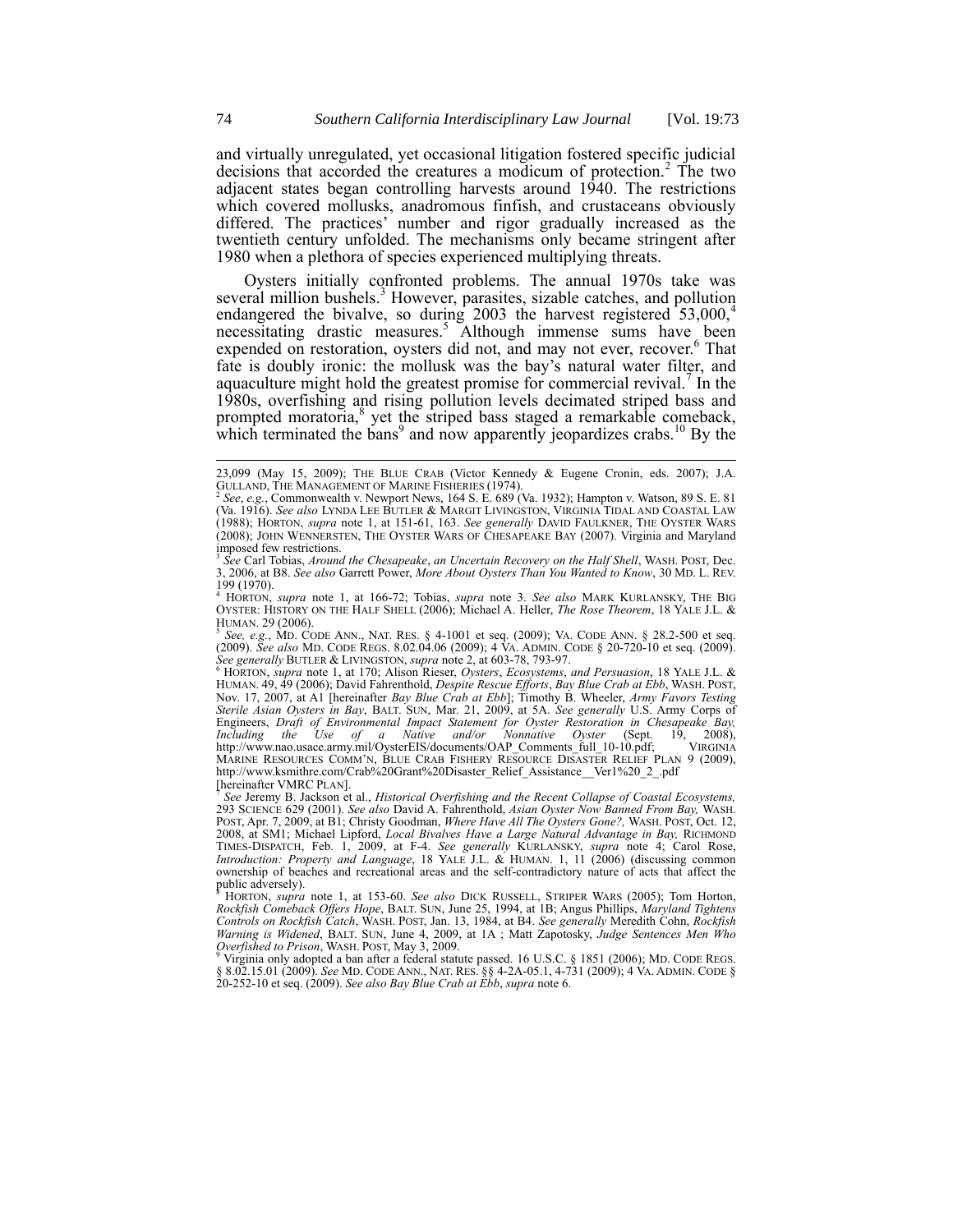1980s, gigantic harvests, pollution, and the reduction in spawning as a result of dams have endangered shad.<sup>11</sup> These developments provoked moratoria like those needed for striped bass.<sup>12</sup> Unfortunately, the creature has failed to rebound, so the bans persist.<sup>13</sup>

Until recently, the crab's natural resilience may have postponed difficulties that these species faced. During the 1980s, the crustacean thrived, annual catches approximated 140 million, and few rules existed.<sup>14</sup> However, public officials, scientists, crabbers, and environmentalists articulated powerful and growing concerns witnessed by the annual dredge surveys; thus, Virginia instituted a 1994 management plan with restrictions for enhancing bay-wide stock.<sup>15</sup> Yet, the threat intensified and persuaded the Commonwealth to assemble numerous experts from Maryland, Virginia, North Carolina, and South Carolina<sup>16</sup> who issued a report last  $\gamma$ ear.<sup>17</sup> The multijurisdictional group found no evidence that the plan increased abundance or take; concluded that substantial harvests, predators, losses of submerged aquatic vegetation ("SAV")—a pivotal estuarine species—as well as pollution from development, industry, wastewater treatment and farming jeopardized the creature;<sup>18</sup> and recommended drastic

<sup>&</sup>lt;sup>10</sup> See, e.g., HORTON, *supra* note 1, at 159-61; Craig Timberg, For Resurgent Rockfish, the Special is Bay Crab, WASH. POST, Mar. 16, 2001, at A1. See also ERNST, supra note 1, at 94; RUSSELL, supra note

<sup>8.</sup> <sup>11</sup> HORTON, *supra* note 1, at 172-75; Walter Nicholls, *Spring's Iconic Shad Still Struggles for a* Comeback, WASH. POST, Mar. 21, 2007, at F6; Timothy Wheeler, *Shad's Frenzied Spring Spawn is*<br>Missing From MD. Waters: Will Congress Intervene?, BALT. SUN, July 4, 1993. See also MCPHEE, *supra* note 1; Fredrick Kunkle, *Kaine Touts Progress, Seeks Federal Help for More*, WASH. POST, Mar. 19, 2009, at B5. <sup>12</sup> MD. CODE REGS. 8.02.05.05 (2009); 4 VA. ADMIN. CODE §§ 20-530-10 to 20-530-40 (2009); Rona

Kobell, *Officials Say Ban Won't Be Lifted on Catching Shad in Md.*, BALT. SUN, Mar. 7, 2006, at 5B; Rex Springston, American Shad Aren't Coming Back in Va., RICHMOND TIMES-DISPATCH, May 25, 2009.<br>See MD. CODE ANN., NAT. RES. § 4-737 (2009); VA. CODE ANN. § 29.1-531 (2009); supra note 9 and  $\operatorname*{accompanying}_{13}$  text.

<sup>13</sup> *See*, *e.g.*, Nicholls, *supra* note 11; Tom Pelton, *Numbers of Migrating Shad Dip: Conowingo Dam Counts Down 90% over 7 Years*, BALT. SUN, MAY 27, 2008, at 1A. *See generally* Springston, *supra* note 12; Carl Tobias, Fish Story; Hundreds of Thousands of Shad Aficionados Eagerly Āwait the Annual<br>Arrival of a Mid-Atlantic Delicacy, WASH. POST, Apr. 17, 2005, at B8.<br><sup>14</sup> Blue Crab Regulatory Review Comm., *The Virginia Ma* 

Plan for the Blue Crab 4 (2008) [hereinafter Blue Črab Report]; WARNER, *supra* note 1; *Bay Blue Crab* at *Ebb*, *supra* note 6; Carl Tobias, *Another Crisis for the Bay*, WASH. POST, Mar. 16, 2008, at B8. In 1942, Virgin

<sup>28.2-709 (2009).</sup> See also infra note 52 and accompanying text.<br><sup>15</sup> Blue Crab Report, *supra* note 14, at 4. Maryland and Virginia have a mixed crab cooperation record.<br>See HORTON, *supra* note 1, at 162; Annecoos Wiersema *of Law and Goals in Environmental and Natural Resources Laws*, 38 ENVTL. L. 1239, 1278 (2008). The 1990 harvest equaled the existing bay population. CHESAPEAKE BAY FOUNDATION, BAD WATER AND THE DECLINE OF BLUE CRABS IN THE CHESAPEAKE BAY 4 (Chesapeake Bay Found. 2008).<br><sup>16</sup> Blue Crab Report, *supra* note 14, at 29–30.

*Bay's Blue Crabs*, VIRGINIAN-PILOT (Norfolk), Jan. 23, 2008, at B8 [hereinafter *Changes Recommended*]; Lawrence Latané III, *Va. Struggles to Save Blue Crab Population*, RICHMOND TIMES-DISPATCH, Feb. 3, 2008, at B4; *infra* notes 27-60 and accompanying text (evaluating 1980–2009  $\frac{developments)}{17}$ .

<sup>17</sup> *See* Blue Crab Report, *supra* note 14. *See also Bay Blue Crab at Ebb*, *supra* note 6. *See generally* Patrick Lynch, *Stricter Crabbing Rules Could be on Horizon*, DAILY PRESS, Jan. 23, 2008; *infra* note 47 and accompanying text. <sup>18</sup> Blue Crab Report, *supra* note 14; CHESAPEAKE BAY PROGRAM, UNDERWATER GRASSES AND THE

CHESAPEAKE BAY (Chesapeake Bay Prog. 2002); Editorial, *Bay Blues*, DAILY PRESS, Sept. 26, 2008, at B6; Rona Kobell, *Tainted Waters*, BALT. SUN, Sept. 28, 2008, at 1A; Lynton A. Land, *Dramatically Reducing Nutrients is Clear First Step to Recovery*, RICHMOND TIMES-DISPATCH, Oct. 12, 2008, at E5; Mary Ellen Slayter & Dorcas Taylor, *Nutrients*, *Bay Changes Linked*, BALT. SUN, Dec. 2, 2005, at 4G. Health of SAV did improve in 2008. *See* CHESAPEAKE BAY PROGRAM, BAY BAROMETER: A HEALTH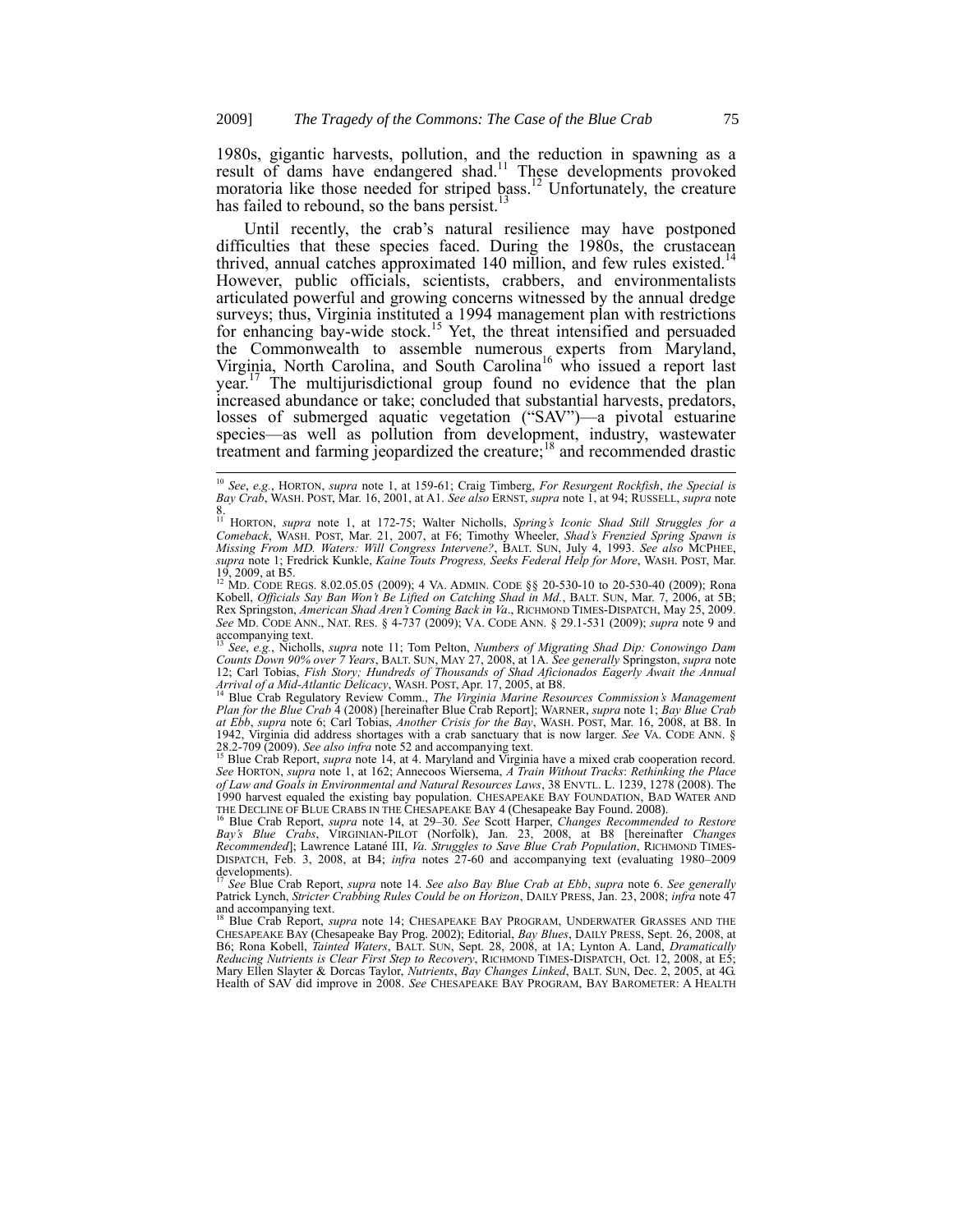yield limitations.<sup>19</sup> Maryland similarly ascertained that worsening Chesapeake health aggravated the crab's perilous existence.<sup>20</sup> Its survey results and the Virginia endeavor propelled actions to lessen deterioration.<sup>21</sup> In short, the crustacean's recent depletion epitomizes the overfishing and pollution which severely threaten additional bay creatures.

## III. THE RISE AND GROWTH OF BLUE CRAB RESTRICTIONS

#### A. DESCRIPTIVE ANALYSIS

Perceived abundance obviated the necessity for regulation, and most crabbers harvested all they desired until 1940 when the states began to restrict catches.<sup>22</sup> Virginia's General Assembly prescribes the seasons for crustacean winter dredging and areas pinpointed as sanctuaries; miscellaneous controls over pragmatic aspects, namely licenses, females and sizes; $^{23}$  and industry representation on the Virginia Marine Resources Commission ("VMRC"), the entity that promotes the seafood industry and adopts rules governing notions like crab pot and pound use, size, and location as well as peeler pot mesh size. $^{24}$  Maryland law is analogous, but its Department of Natural Resources ("DNR") exercises more power than the VMRC over harvests, sizes, pots, seasons, and techniques.<sup>25</sup> A few practical considerations suggest why the jurisdictions do not administer their programs similarly. One is the VMRC composition and mandate and others are Virginia's comparative reluctance about decreasing pollution because of costs and receptivity to agriculture, development, and industry, notably seafood, while thirty-three percent of Maryland's take is females and its crabbers use greater numbers of, and more diverse, approaches.<sup>2</sup>

AND RESTORATION ASSESSMENT OF THE CHESAPEAKE BAY AND WATERSHED IN 2008 19 (Chesapeake Bay Prog. 2009). <sup>19</sup> *See*, *e.g.*, Blue Crab Report, *supra* note 14, at 13, 16, 18, 20, 23, 25. *See generally Changes* 

*Recommended*, *supra* note 16.

<sup>20</sup> *See*, *e.g.*, HORTON, *supra* note 1, at 162–63; Peter Goodman, *Not-So-Sick Bay*, WASH. POST, Oct. 27, 1997, at B1; Rona Kobell, *Betting on a Comeback*, BALT. SUN, Apr. 20, 2008, at 1A. *See also* Exec. Order, *supra* note 1, pt.1. *See generally supra* notes 14–15, *infra* text accompanying notes 39–42, 54– 58. <sup>21</sup> David A. Fahrenthold, *Md. Crab Harvest Dropped in 2007*, WASH. POST, Feb. 5, 2008, at B3; Rona

Kobell, Crabs Rise Up to Be Counted, BALT. SUN, Jan. 29, 2008, at 1B; supra text accompanying notes 16–19, infra notes 50–55. See also Rona Kobell, Watermen Caught in Pinch of Rising Costs, Scarce *Crabs*, BALT. SUN, May 2, 2007, at 1B; Timothy Wheeler, *Harvest Pinched*, BALT. SUN, Oct. 18, 2008 [hereinafter *Harvest Pinched*]; *infra* notes 48–55 and accompanying text. <sup>22</sup> ERNST, *supra* note 1, at 101; HORTON, *supra* note 1, at 154–55, 161–62. *See also supra* notes 1–2, 14

and accompanying text. *See generally* BUTLER & LIVINGSTON, *supra* note 2; THE BLUE CRAB, *supra* note 1, at  $681-82$ .

<sup>23</sup> VA. CODE ANN. § 28.2-700-713 (2009). *See supra* note 14, *infra* note 52 and accompanying text. Pots catch most crabs. Virginia dredgers use scoops to scrape mainly females off the bottom with boats that have limited utility for other fishing. WARNER, *supra* note 1, at 33–61. *See infra* notes 24–25, 48–55,

<sup>59, 63</sup> and accompanying text.<br><sup>24</sup> VA. CODE ANN. § 28.2-701 (2009); 4 VA. ADMIN. CODE § 20-370-20 (2009). *See* S.B. 1087, 2009<br>Leg., Reg. Sess. (Va. 2009) (proposing 3 of 9 commissioners represent the industry); JAMES M.<br>

<sup>25</sup> *See* MD. CODE ANN., NAT. RES. § 4-803 (2009). *See generally infra* notes 49–55, 58–60 and

accompanying text. <sup>26</sup> MD. CODE ANN., NAT. RES. § 4-803 (2009); ERNST, *supra* note 1, at 107–25; HORTON, *supra* note 1, at 164. *See* WARNER, *supra* note 1; Lynda L. Butler, *State Environmental Programs: A Study in Political Influence and Regulatory Failure*, 31 WM. & MARY L. REV. 823, 826 (1990); David Fahrenthold,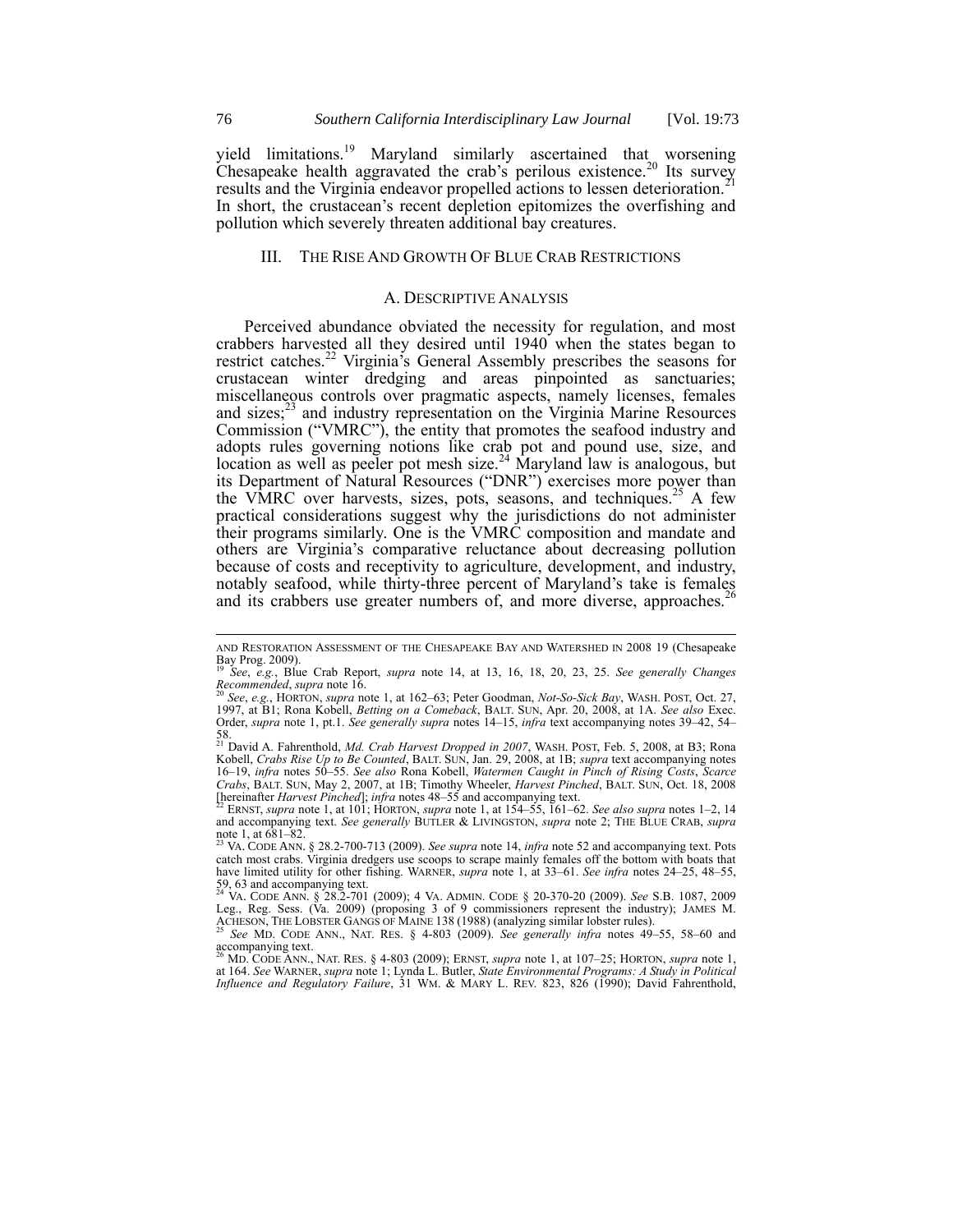Both changed systems at various junctures yet had altered them little by century's end.

In the 1980s, public officers, scientists, watermen, and others voiced concerns regarding the decline of the bay and many species apart from crabs. A 1983 U.S. Environmental Protection Agency ("EPA") initiative, with conclusions that matched an Army Corps of Engineers study performed ten years before, galvanized support for change.<sup>27</sup> The EPA analysis<sup>28</sup> prompted leaders of the region's jurisdictions to design a concord for watershed health restoration.<sup>29</sup> In 1987, leaders signed a pact unleashing a series of actions with goals and commitments.<sup>30</sup> The leaders vowed to draft a bay-wide assessment plan, implement criteria that would safeguard the habitat, protect and restore wetlands, and adopt a schedule for developing a fisheries management plan.<sup>31</sup> Believing water quality to be crucial, they agreed to fashion a regime for significantly curbing pollutants, slowing nutrient loads, and minimizing toxics from point and non-point sources, pervasive bottom sediments, and government outlets that might enter the watershed. $32$  In the 1990s, the jurisdictions drafted pacts with strategies for addressing tributary problems. The strategies proposed relatively concrete metrics, but funds did not always resemble commitments.<sup>33</sup> The two-decade exercise in reaching accords and federalstate cooperation yielded measureable pollution decreases.<sup>34</sup> Nonetheless, the bay region encountered huge annual population influxes and the seventeen million current occupants probably eroded those advances; impervious surfaces, namely parking lots, have grown five times more

*Scenes of an Effort Impeded Unfold Across Chesapeake Watershed*, WASH. POST, Dec. 27, 2008, at A8 [hereinafter *Scenes of an Effort Impeded*].

<sup>27</sup> Each of the studies consumed many years. HORTON, *supra* note 1, at 162–66; Gerald Baliles, Preserving the Chesapeake: Law, Ecology, and the Bay, 41 U. RICH. L. REV. 615, 616 (2007). See also<br>David Fahrenthold, *Optimism Over Saving the Bay Bonded Local Jurisdictions*, WASH. POST, Dec. 26, 2008; Land, *supra* note 18.

<sup>28</sup> Senator Charles Mathias (R-Md.) instigated the analysis that led to the Chesapeake Bay Program. *See* EPA, CHESAPEAKE BAY PROGRAM: FINDINGS AND RECOMMENDATIONS (1983). *See also* Baliles, *supra* note 27, at 616.

<sup>29</sup> *See* CHESAPEAKE BAY PROGRAM, 1983 CHESAPEAKE BAY AGREEMENT (1983); Baliles, *supra* note 27, at 617; Wiersema, *supra* note 15, at 1269; David Fahrenthold, *Broken Promises on the Bay*, WASH.  $P$ , w. 227, 1000 start at A1 [hereinafter *Broken Promises*].<br>POST, Dec. 27, 2008, at A1 [hereinafter *Broken Promises*].

<sup>30</sup> CHESAPEAKE BAY PROGRAM, 1987 CHESAPEAKE BAY AGREEMENT (1987). *See* Baliles, *supra* note 27, at 618; James Tripp, *The Restoration of the Chesapeake Bay*, 47 MD. L. REV. 425, 425 (1988); *Broken* 

Promises, supra note 29.<br><sup>31</sup> MD. CODE ANN., ENVIR. § 16-301 (2009); VA. CODE ANN. § 28.2-1300–1320 (2009); Baliles, supra<br>note 27; Wiersema, *supra* note 15. *See also* Denis J. Brion, *Virginia Natural Resources Law and New Virginia Wetlands Act*, 30 WASH. & LEE L. REV. 19, 19 (1973); James Titus, *Rising Seas*, *Coastal Erosion and the Takings Clause*, 57 MD. L. REV. 1279 (1998). <sup>32</sup> They vowed to limit nutrients 40% by 2000 and toxics. Baliles, *supra* note 27, at 619. *See* Exec.

Order, *supra* note 1, pt.1; Ruth Berlin, *Bay Cleanup Effort Must Tackle Harmful Chemicals*, BALT. SUN, Jan.  $15, 2009$ .

<sup>33</sup> *See* CHESAPEAKE BAY PROGRAM, JOINT TRIBUTARY STRATEGY STATEMENT, Dir. 93-1 (1993); CHESAPEAKE BAY PROGRAM, CHESAPEAKE BAY AGREEMENT: 1992 AMENDMENTS (1992). *See* 

*also* Baliles, *supra* note 27, at 619. <sup>34</sup> The Chesapeake Bay Program was illustrative. Baliles, *supra* note 27, at 619–20. *See supra* note 28. *But see* Wiersema, *supra* note 15; *Broken Promises*, *supra* note 29; Land, *supra* note 18; *infra* text accompanying note 38.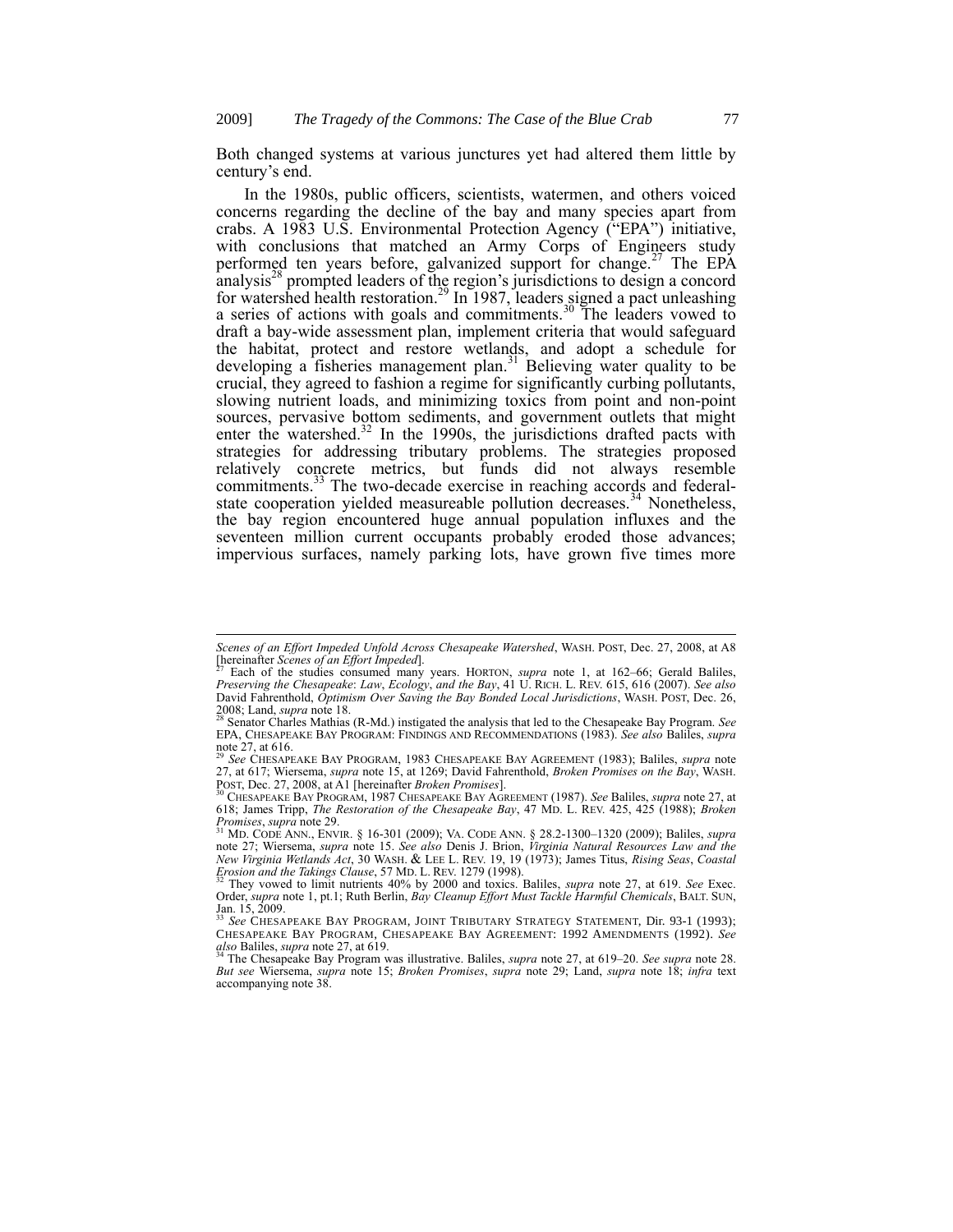swiftly than humans and undercut the natural capacity to absorb pollutants and rainwater, so the complications have been myriad and daunting.

By the 1990s, accelerating concerns about the crustacean, which related mostly to oxygen deprivation from pollution, spurred Virginia's adoption of the twenty-two rule plan for enlarging stocks and harvests and the Chesapeake Bay Commission's ("CBC") formation of the Bi-State Blue Crab Advisory Committee ("BBCAC").<sup>36</sup> In the 1980s, Maryland effectuated a few protections; but, during 1995, when the Governor actively championed additional measures, commercial interests and the Assembly resisted.<sup>37</sup> A dearth of scientific consensus on the problems' extent, satisfactory remedies, and nominal interstate cooperation jettisoned an unprecedented opportunity for action prior to the crustacean's endangerment.<sup>38</sup>

At the century's turn, the watershed had so deteriorated that the United States, Maryland, and Virginia formally agreed to revive imperiled Chesapeake species by 2010 as well as efficaciously address the crab with proposal of harvest targets, adoption of "complementary state fisheries management strategies [b]aywide," and promotion of "healthy spawning biomass, size and age structure" by  $2001^{39}$  Nevertheless, the jurisdictions missed pertinent deadlines.<sup>40</sup> In six of the nine years preceding 2007, the catch exceeded optimal scientific protective quotas.<sup>41</sup> The 2001 BBCAC report, which ascertained the creature was in decline and suggested a fifteen percent stock pressure reduction, eventually triggered actions to secure this decrease over three years.<sup>42</sup> In 2001, when Maryland's Administrative, Executive, Legislative Review Committee did not agree

<sup>35</sup> Baliles, *supra* note 27, at 620–21; Erik Stokstad, *Obama Moves to Revitalize Chesapeake Bay*  Restoration, 324 SCIENCE 1138, May 29, 2009; Lisa Rein, *Md. Seeks to Preserve Land Along Shoreline,*<br>WASH. POST, Dec. 4, 2008 [hereinafter *Preserve Land*]. See Exec. Order, supra note 1, pt.1; KRISTEN CROSSETT, POPULATION TRENDS ALONG THE COASTAL U.S.: 1980-2008 (2004); THOMAS L. FRIEDMAN, HOT, FLAT AND CROWDED (2008); David A. Fahrenthold, *Evaluation of Chesapeake Goals Killed*, WASH. POST, May 4, 2009 (hereinafter *Evaluation of Chesapeake Goals*); Timothy Wheeler, *Weak Laws*, BALT. SUN, Sept. 29, 2008 [hereinafter *Weak Laws*] (finding 100 wooded acres are bulldozed  $\frac{day}{6}$ .

<sup>36</sup> *See* Blue Crab Report, *supra* note 14, at 4; *supra* note 18 and accompanying text. The BBCAC had CBC members, scientists and stakeholders from each state, which asked it to study stocks and the crab's state. Wiersema, *supra* note 15, at 1276. *See also* VA. CODE ANN. § 30-240 (2009); CHESAPEAKE BAY COMM'N, TAKING ACTION FOR THE BLUE CRAB: MANAGING AND PROTECTING THE STOCK AND ITS FISHERIES (2001) [hereinafter CHESAPEAKE BAY COMM'N]; *Scenes of an Effort Impeded*, *supra*  note  $26.$ 

<sup>37</sup> HORTON, *supra* note 1, at 162; *Scenes of an Effort Impeded*, *supra* note 26; *infra* text accompanying notes 43, 92–94. <sup>38</sup> HORTON, *supra* note 1, at 162; Anita Huslin, *States Diverge on Blue Crabs*, WASH. POST, Apr. 25,

<sup>2001,</sup> at B1. *See supra* text accompanying notes 3–13. *But see supra* text accompanying note 36, *infra*  notes 56–58 and accompanying text. <sup>39</sup> CHESAPEAKE BAY PROGRAM, CHESAPEAKE 2000 (2000). *See* Am. Canoe Ass'n., Inc. v. EPA, 54 F.

Supp. 2d 621 (E.D.Va. 1999); Timothy Wheeler, *O'Malley Vows to Speed Rivers Cleanup*, BALT. SUN, May 12, 2009. *But see infra* text accompanying note 75-76.

<sup>40</sup> *See* David Fahrenthold, *Bay Advocates Sue EPA*, WASH. POST, Jan. 6, 2009; David A. Fahrenthold, *Bay Cleanup Officials Back Off Long-Term Deadlines*, WASH. POST, Nov. 21, 2008, at B3; Ashley

Halsey III, *Obama Orders EPA to Take the Lead in Bay Cleanup*, WASH. POST, May 13, 2009; Shari Wilson, *What Maryland Can Do to Help Clean Up the Bay*, WASH. POST, Jan. 25, 2009. CBF sued seeking new deadlines which the jurisdictions now want to be 2025. <sup>41</sup> Huslin, *supra* note 38.

<sup>42</sup> Wiersema, *supra* note 15, at 1278: Huslin, *supra* note 38. *See generally* CHESAPEAKE BAY COMM'N, *supra* note 36.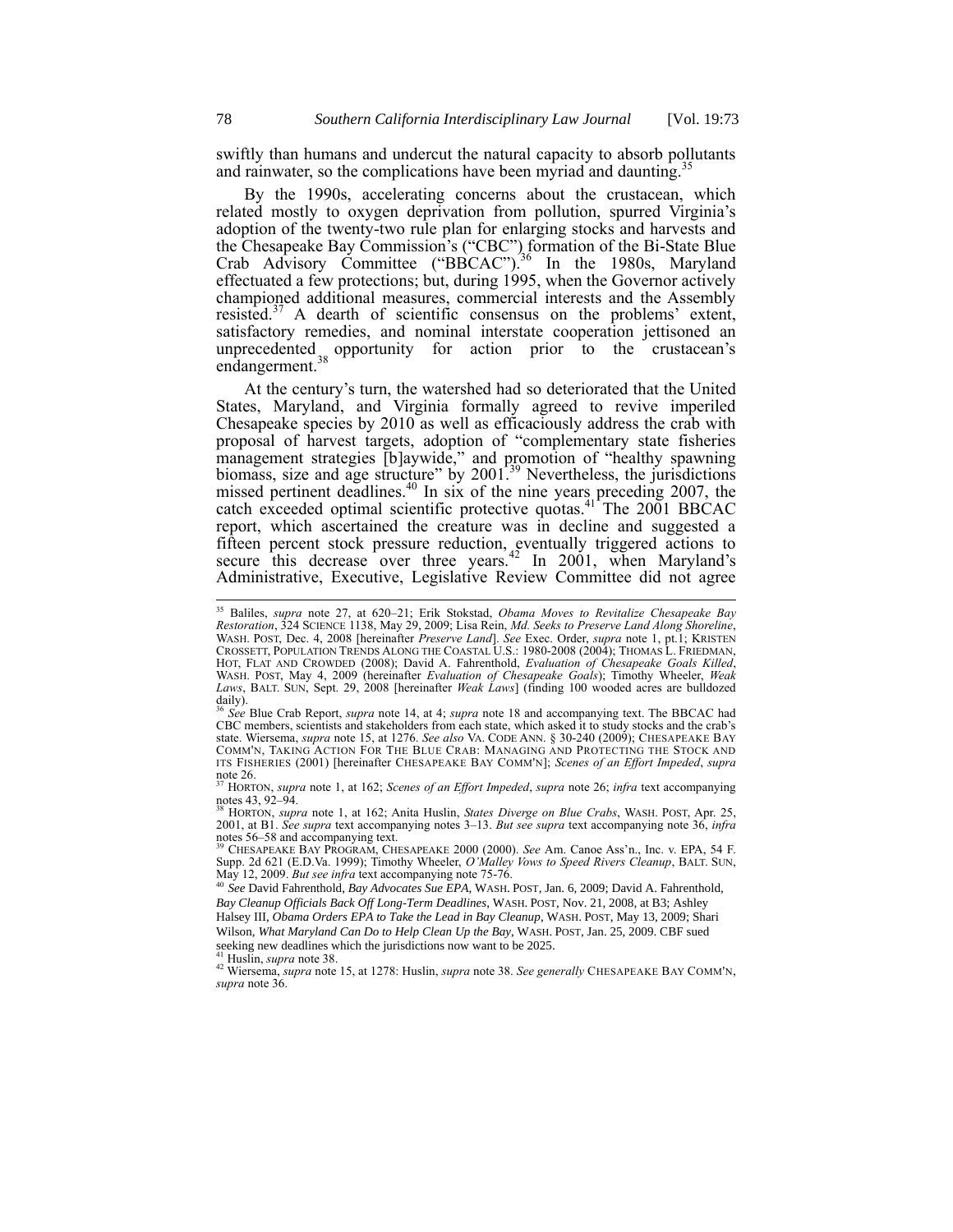with proposed harvest limitations, the Governor instituted restrictions on hours and closed the season a month early,<sup>43</sup> while Virginia promised to lower the yield by five percent.<sup>44</sup>

Over the next few years, however, support for protection dwindled. In 2003, the Blue Crab Technical Advisory Committee ("BCTAC"), the BBCAC's successor, found that the population had stabilized but was at historic lows.<sup>45</sup> Yet, over the ensuing years, particular metrics illustrated the species flourished.<sup>46</sup> This perspective heartened observers by showing the crustacean apparently turned a corner during 2006 when resource deficiencies precluded an evaluation; however, during the subsequent year, pertinent indicia revealed that females were depleted and juvenile abundance was the second lowest on record.<sup>4</sup>

These data underlay the special committee's 2007 establishment, and the entity issued a report in January 2008 that included bleak predictions and dramatic recommendations, sparking expeditious actions.<sup>48</sup> In February of that year, the VMRC introduced several changes. The VMRC required that each pot include two escape hatches to improve the survival rate for undersized females;<sup>49</sup> enlarged the minimum peeler size, which now duplicates Maryland rules;<sup>50</sup> authorized one individual crabber apart from owners to work pots; $51$  and capped dredge boats at fifty-five, the existing number.<sup>52</sup> By April, VMRC imposed reductions of fifteen percent for hard crab pots, and thirty percent for peeler crab pots. Moreover, on May 1,

<sup>&</sup>lt;sup>43</sup> Wiersema, *supra* note 15, at 1278–79. *See also* Anita Huslin, *Governor Imposes Crabbing Limitations*, WASH. POST, Apr. 28, 2001, at B1; Joel McCord, *Glendening Sets Limits*, *Trims Blue Crab Season*, BALT. SUN,

<sup>43.</sup> <sup>45</sup> CHESAPEAKE BAY STOCK ASSESSMENT COMM., BLUE CRAB ADVISORY 2003 (NOAA Chesapeake Bay

Office, Annapolis, MD.), 2003, at 1, *available at* http://chesapeakebay.noaa.gov/docs/2003BCAR.pdf. *See generally* Anita Huslin, *Md. Moves to Ease Restrictions on Crab Harvests*, WASH. POST, Mar. 14, 2003, at B3. <sup>46</sup> Wiersema, *supra* note 15, at 1279; David Fahrenthold, *Bay Crab Population Up*, *Study Says*, WASH.

POST, June 4, 2004, at B4; David Fahrenthold, *Blue Crab Conservation Strategy is Paying Off, Study*<br>Finds, WASH. POST, Aug. 9, 2006, at B3. See also Rona Kobell, *Bay's Juvenile Blue Crabs Reach Their Highest Levels Since 1997*, BALT. SUN, Apr. 2, 2005, at 1B.

<sup>47</sup> CHESAPEAKE BAY STOCK ASSESSMENT COMM., CHESAPEAKE BAY BLUE CRAB ADVISORY REPORT 2007 (NOAA Chesapeake Bay Office, Annapolis, MD), Sept. 26, 2007, at 1, *available at* http://chesapeakebay.noaa.gov/docs/2007bluecrabadvisoryreport.pdf; NOAA CHESAPEAKE BAY STOCK ASSESSMENT COMM., 2008 CHESAPEAKE BAY BLUE CRAB ADVISORY REPORT (2008) (finding the 2008 numbers lower than 2007).

Wiersema, *supra* note 15, at 1279; *Bay Blue Crab at Ebb*, *supra* note 6. *See* Exec. Order, *supra* note 1, pt.1*.* <sup>48</sup> *See* Blue Crab Report, *supra* note 14. *See generally supra* notes 16–19, 27–28 and accompanying

text. <sup>49</sup> *See* 4 VA. ADMIN. CODE § 20-370-20 (2009). I rely here and *infra* text accompanying notes 50–52 on

Scott Harper, *Virginia Tightens Up on Crab Harvests as Season Nears*, VIRGINIAN-PILOT (Norfolk), Feb. 27, 2008, at B1; Lawrence Latané III, *Strict Crabbing Limits Imposed,* RICHMOND TIMES-DISPATCH, Feb. 27, 2008, at B1. *See* ACHESON, *supra* note 24, at 137–39. <sup>50</sup> *Compare* 4 VA. ADMIN. CODE § 20-270-55 (2009) *with* MD. CODE REGS. § 8.02.03.14 E (6) (2009).

*See generally* sources cited *supra* note 49. <sup>51</sup> 4 VA. ADMIN. CODE § 20-1040-20 (2009). *See also infra* note 53 and accompanying text (eliminating

open agency). <sup>52</sup> Patrick Lynch, *State of Virginia Tightens Crab Harvesting*, DAILY PRESS, Mar. 26, 2008. *See* sources cited *supra* note 23. Fishing was not allowed in the crustacean sanctuary before March. *See* 4 VA. ADMIN. CODE § 20-752-30 (2009). *See also infra* note 53 and accompanying text (eliminating the season). *See generally* Scott Harper, *Safe-Zone Gap Undermines Crackdown on Harvests*, VIRGINIAN-PILOT (Norfolk), May 10, 2008, at B1.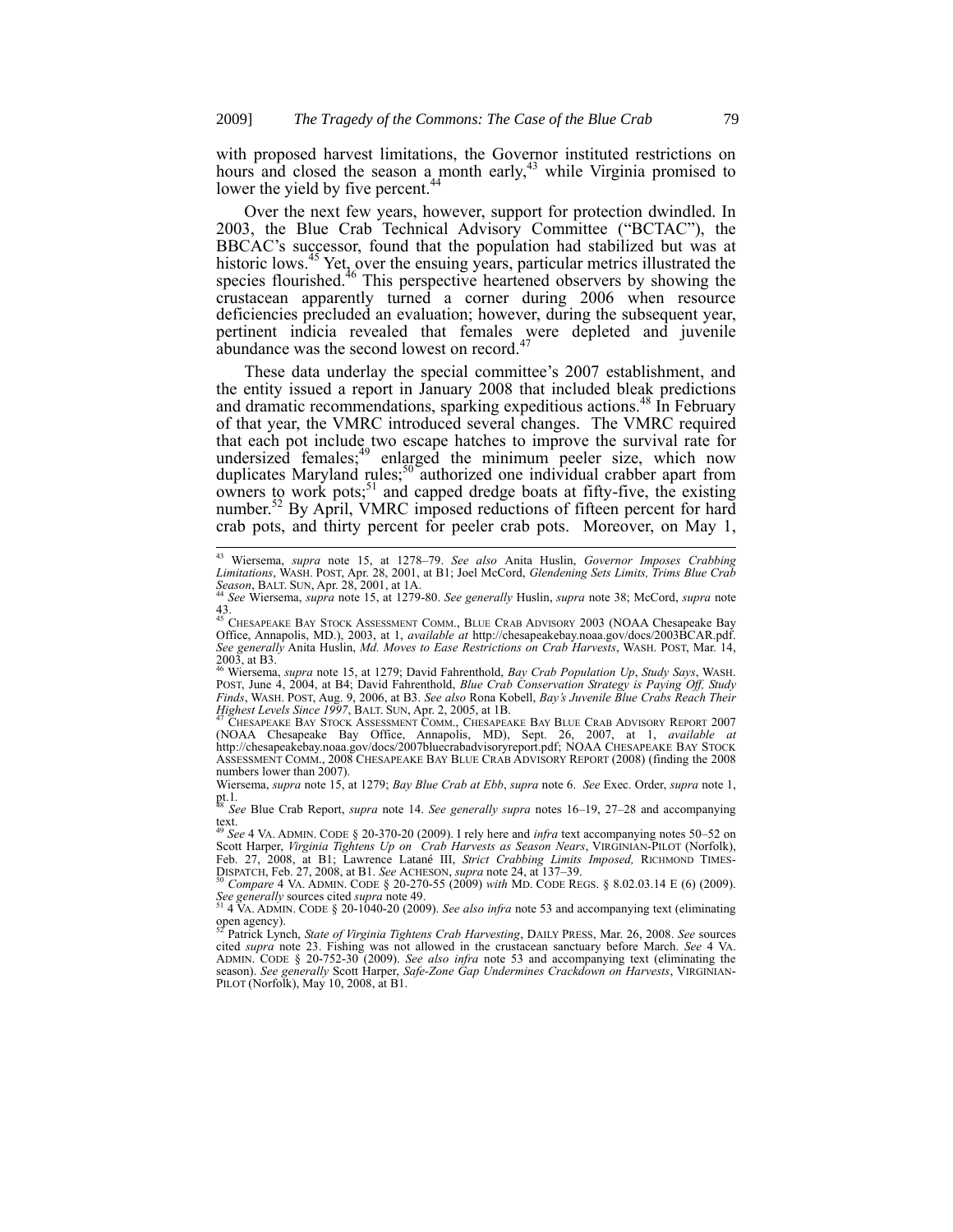2008, the agency declared October 27 the end of the female harvest and eliminated dredging. By November 2008, VMRC barred reliance on 865 dormant licenses until the population remained acceptable in three consecutive years, although the regulation included some hardship exceptions.<sup>53</sup> Maryland acted less comprehensively and nimbly through issuance of proposals on the season's eve and August 2008 final prescriptions,  $54$  which gradually diminished the female take between September 1 and the October 23, 2008 closure.<sup>5</sup>

In April 2008, Governors Martin O'Malley of Maryland and Tim Kaine of Virginia pledged to resuscitate the creature by decreasing annual yields by one third.<sup>56</sup> On November 18, 2008, their requests that the United States Department of Commerce ("DOC") recognize the crustacean's health as a federal disaster to support watermen garnered prompt approval.<sup>57</sup> This cooperation is atypical; the jurisdictions have infrequently coordinated efforts, while the states' agencies and regulations differ and crabbers rely on divergent techniques and possess somewhat adverse interests, which Maryland's paucity of females helps explain.<sup>58</sup> The concerted attempts to rejuvenate the crustacean signify not only its enormous pragmatic and symbolic importance for watermen, estuary inhabitants, and additional users as cultural, fiscal, and environmental matters, but also the creature's profound intrinsic value and as a striking exemplar for practically all watershed life.

<sup>53</sup> 4 VA. ADMIN. CODE §§ 20-270-40, 20-880-10, 20-1140-20 (2009); Scott Harper, *800-plus Watermen in License Limbo*, VIRGINIAN-PILOT (Norfolk), Nov. 27, 2008, at A1 [hereinafter *License Limbo*]. Scott Harper, *Blue Crab Population Rebounds in the Bay*, VIRGINIAN-PILOT (Norfolk), Apr. 18, 2009, at A1; Lawrence Latané III, *State Approves Measures on Crabs*, RICHMOND TIMES-DISPATCH, Apr. 23, 2008, at A1; *supra* note 52; *infra* note 55 and accompanying text. *See also* VMRC PLAN, *supra* note 6, at 12. <sup>54</sup> Md. Dep't of Nat. Res., Press Release, Maryland Proposes Regulations to Rebuild Blue Crab Population (Apr. 21, 2008); David Fahrenthold, *Md. Proposes Restrictions on Blue Crab Catch*, WASH. POST, Apr. 10, 2008, at B2. *See also* E. B. Furguson III, *Crab Rules Take Effect*, ANNAPOLIS CAPITAL-TIMES, Aug. 30, 2008, at A1; Rona Kobell, *Maryland Proposes a New Set of Crabbing Rules*, BALT. SUN, Apr. 22, 2008, at 6B.

<sup>55</sup> MD. CODE REGS. § 08.02.03.14 E (3)–(6) (2009); NOAA CHESAPEAKE BAY STOCK ASSESSMENT COMM., *supra* note 47 (finding the 2008 numbers lower than 2007); David Fahrenthold, *A Baby Boom of Blue Crabs*, WASH. POST, Apr. 18, 2009, at B1; Brigid Schulte, *Va. Extends Blue Crab Harvest Restrictions*, WASH. POST, May 27, 2009, at B3 (Maryland permits no winter dredging); Interview with Lynn Fegley, Md. DNR, Oct. 21, 2008 (same). *See also* Md. Dept. of Nat. Res., DNR Announces 2009 Blue Crab Regulations (for 2009 restrictions).

<sup>56</sup> David Fahrenthold, *Alarm Over Blue Crab Decline*, WASH. POST, Apr. 16, 2008, at B1; Scott Harper, *Maryland*, *Virginia Blue Crab Harvest to be Cut 34%*, VIRGINIAN-PILOT (Norfolk), Apr. 16, 2008, at A1. *See generally* Stephanie Desmon, *Bay Dredging Shows Blue Crabs Comeback*, BALT. SUN, Apr. 18,  $2009$ , at 1A.

Letter from Martin O'Malley, Governor, State of Md., to Carlos M. Gutierrez, Sec'y, U.S. Dept of Commerce (May 2, 2008) (on file with Office of Benjamin L. Cardin, U.S. Senator, State of Md.); Nat'l Oceanic and Atmospheric Admin., U.S. Dept. of Commerce, Press Release, NOAA Announces Up to \$20 Million for Blue Crab Disaster in Chesapeake Bay (Nov. 18, 2008). *See* Letter from Timothy M. Kaine, Governor, Commonwealth of Va., to Carlos M. Gutierrez, Sec'y, U.S. Dept of Commerce (May 2, 2008) (on file with Office of the Governor, Commonwealth of Va.). *See also* 16 U.S.C. § 1864 (2006); VMRC PLAN, *supra* note 6; Md. Dep't of Nat. Res., Press Release, Governors O'Malley and Kaine Announce Increase in Bay Blue Crab Population (Apr. 17, 2009). *See generally* Scott Harper, Watermen Fear for Livelihoods with Season off the Water, VIRGINIAN-PILOT (Norfolk), Nov. 8, 2008<br>[hereinafter Watermen Fear for Livelihoods]; infra notes 116–17 and accompanying text.<br><sup>58</sup> ERNST, *supra* note 1, at 11–12,

*See generally* THE BLUE CRAB, *supra* note 1, at 656-79; Desmon, *supra* note 56; *supra* note 26 and accompanying text.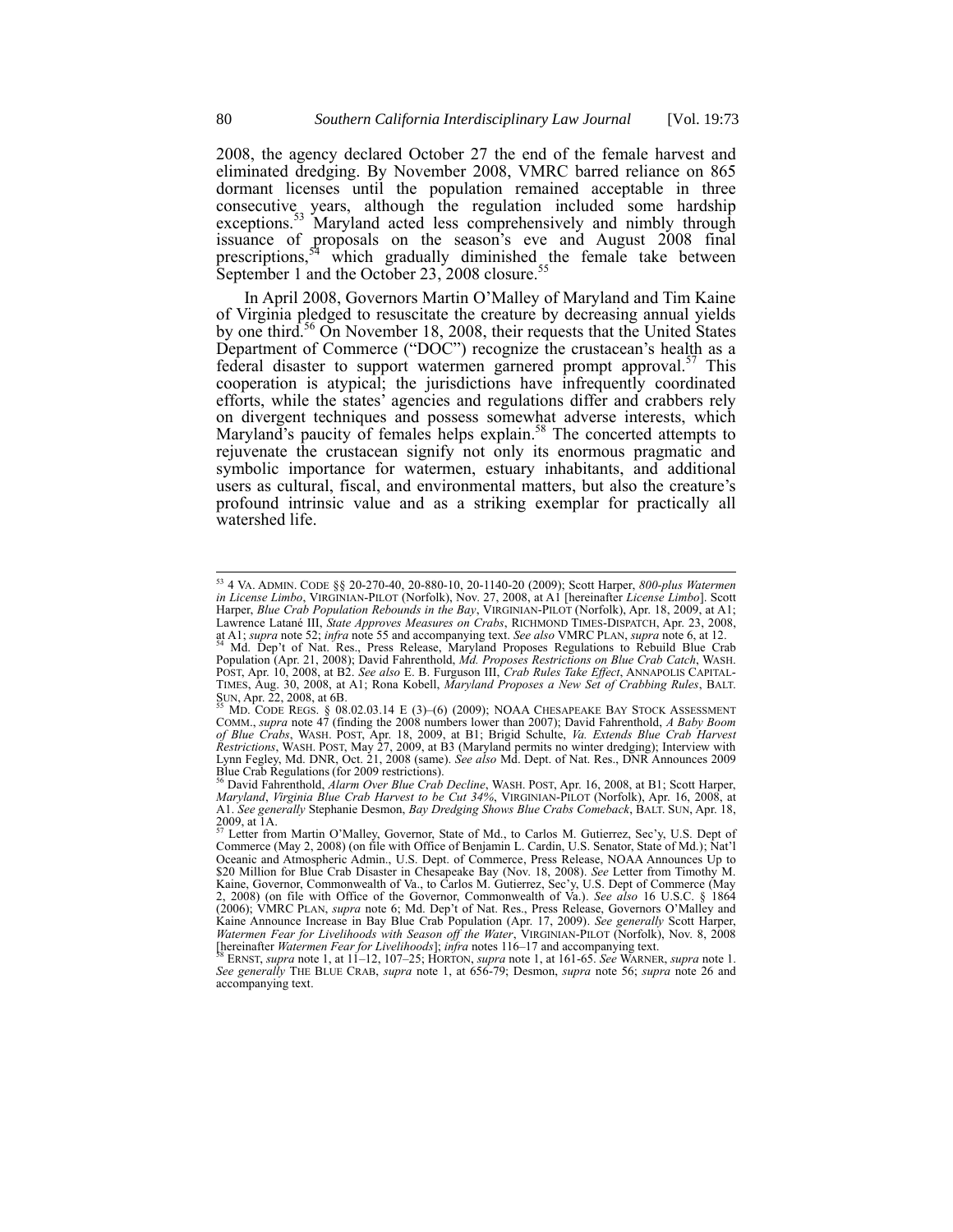In 1990, several hundred boats dredged, yet the fishery's vicissitudes and costs have left fifty-five participants. Thus, terminating the harvest, which almost exclusively comprised females, affected a somewhat minuscule number of crews while it achieved half of the thirty-three percent reduction designated and ostensibly enabled Virginia to realize last year's goal.<sup>59</sup> The scheme that Maryland devised had impacts on a few crabbers principally near the border over a short time, and the 2008 landings apparently resembled the catch the year before.<sup>60</sup>

This May, President Obama developed an Executive Order to safeguard and restore the bay through water quality protection and improvement, and the estuarine jurisdictions simultaneously vowed to prescribe goals and attain the objectives "not later than 2025" with the use of biennial cleanup milestones for decreasing nutrients to help revive the organism.<sup>61</sup> The administration specifically instituted a Federal Leadership Committee of upper-echelon officials in many departments and agencies; imposed a number of practices for, and reporting strictures on, watershed protection and restoration; supported collaboration among participants through extensive federal consultation with state partners; mandated development of strategies for restoring water quality and adapting to climate change impacts; and prescribed nuanced endeavors to safeguard the bay against complications that agriculture creates and to ameliorate water pollution that federal lands and installations emit. The six states and the District of Columbia ("D.C.") published "milestone fact sheets," which included the quantity of nitrogen and phosphorous pollution each jurisdiction will reduce by 2011, the sources that will help achieve the limitations, the projected funding to secure decreases, activities that will curb pollution in satisfying milestones, and additional options which could be pursued, if necessary, to realize milestones.

## B. CRITICAL ANALYSIS AND LESSONS

This descriptive account reveals that the crustacean faces many severe problems. Virginia decisively reacted to the scientific group's empirical data and prescriptions, and Maryland similarly addressed those notions and its own findings. Both imposed rather drastic controls, especially on harvest magnitude which they intended to reduce by a third and protect the species, but the approaches' effectiveness lacks clarity and the actions had palpable, deleterious impacts on a number of crabbers. The restrictions apparently furnish efficacious immediate safeguards that would decrease the current threat were the rules to limit the yield by thirty-three percent; however, the long-term dynamics essentially remain unclear.

<sup>59</sup> I rely primarily in this and the next sentence on sources cited *supra* notes 23, 53–57, *infra* notes 65– 67.

<sup>60</sup> *Id*.

<sup>61</sup> I rely in this paragraph on Exec. Order, *supra* note 1; *2011 Milestones for Reducing Nitrogen and Phosphorous* (Chesapeake Bay Prog.), May 2009; Halsey, *supra* note 40; Timothy Wheeler, *States Vow*<br>to *Speed Bay Cleanup*, BALT. SUN, May 13, 2009. See Rena Steinzor & Shana Campbell Jones, Reauthorizing the Chesapeake Bay Program: Exchanging Promises for Results (Center for Progressive Reform, June 2009), *available at* http://www.progressivereform.org/articles/chesbayfinal.pdf.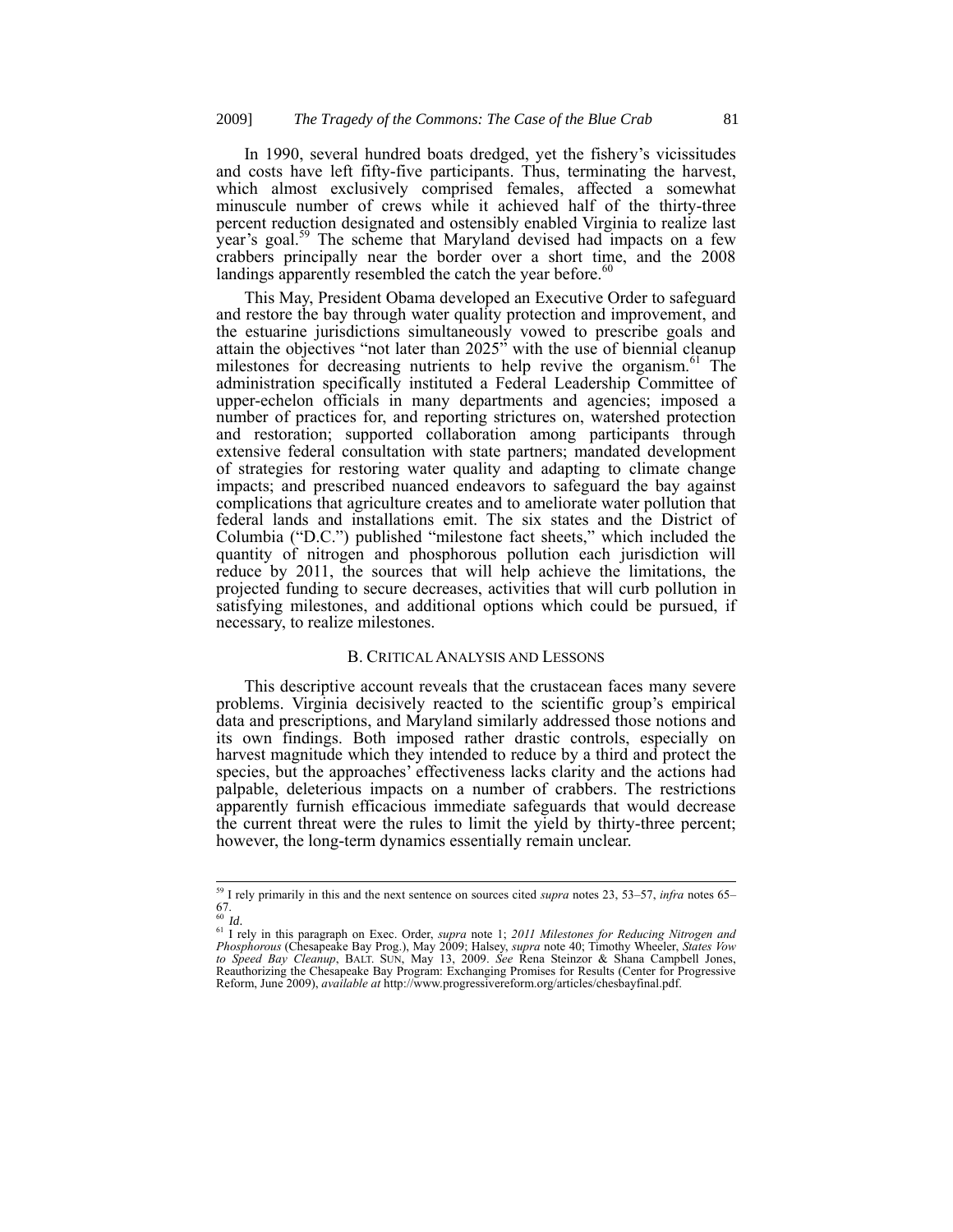Insufficient data exist to ascertain whether the one third reduction was secured; even if the reduction were secured, there is still the question of whether this would dramatically enhance the crustacean's permanent situation and, thus, if the measures afford the best protection and honor other values, including equitable stakeholder treatment. It is not clear that the pertinent entities  $(\overline{1})$  gathered, inspected, and synthesized the maximum relevant empirical information on bay pollution sources which destroy SAV and endanger crabs, or (2) prescribed the finest alternatives by investigating the widest spectrum of constructive remedies that attack the complications, deftly matching the problems with solutions and fairly allocating burdens through precise correlation of responsibility for the difficulties and the expenses imposed. The federal and state governments may have cooperated less fully than possible with each other to address the creature's deterioration, and their scientific and regulatory agencies could have lacked the authority or political will to stanch important pollution, concerns that the new Executive Order implicitly acknowledged and for which it specifically provided.<sup>62</sup> Moreover, the states emphasized the crustacean and the harvest within their geographic purview. $63<sup>2</sup>$  It is also unclear why the jurisdictions delayed acting and eventually instituted these relatively circumscribed, near-term, less equitable approaches. Data have long suggested the crustacean was threatened and overfishing bore partial responsibility, as demonstrated by the increased effort used to land the same quantity, although pollution and substantial crabber opposition actually played roles.<sup>64 $\overline{ }$ In fairness, the creature's state might be degraded</sup> enough, agency power sufficiently confined, and alternatives so few and constricted that those restrictions instituted were necessary to protect stocks and the best devices.

Ardent waterman resistance is understandable. By lowering the catch, most of the burden is borne by commercial, and Virginia, crabbers and areas not primarily causing decline. For example, the limitations seemed to reduce by thirty-three percent the yield and individual crabbers' earnings, but few data verify the ideas, which may reflect factors, such as the kind of gear deployed and relevant job opportunities that depend on the remoteness of areas where watermen labor. Eliminating the dredge season in Virginia rather abruptly deprived fifty-five boats of their principal livelihood at a time in which other employment is scarce,<sup>65</sup> disproportionately affecting

<sup>62</sup> Exec. Order, *supra* note 1. *See supra* notes 38, 49–55 and accompanying text. *See also supra* note 61, *infra* note 121 and accompanying text. *But see supra* notes 27–34, 36, 39, 42–43, 56–58 and accompanying text. Slow governmental action can complicate crabbers' planning. *See generally supra* notes 54–55 and accompanying text.

<sup>&</sup>lt;sup>63</sup> Indeed, the notion that striped bass deplete crabs more than yields elucidates the need for intensive,

particularly multispecies and ecosystem, inquiry and response.<br><sup>64</sup> ERNST, *supra* note 1, at 22, 94–96; CHESAPEAKE BAY FOUNDATION, *supra* note 15, at 2; WARNER, *supra* note 1, at 256–61. *See also supra* notes 15–21, 27 sentence in text accompanying note  $71$ .

<sup>&</sup>lt;sup>65</sup> Bill Geroux, As Livelihood Dries Up, an Island Town Dies, RICHMOND TIMES-DISPATCH, Nov. 30,<br>2008, at A1; Scott Harper, Judge Limits State's Ban on Crab Dredging, VIRGINIAN-PILOT (Norfolk), Apr. 7, 2009, at B7 [hereinafter *Judge Limits State's Ban*]. A state judge upheld the ban. *See also License Limbo*, *supra* note 53. *See supra* notes 23, 51, 53, 59 and accompanying text.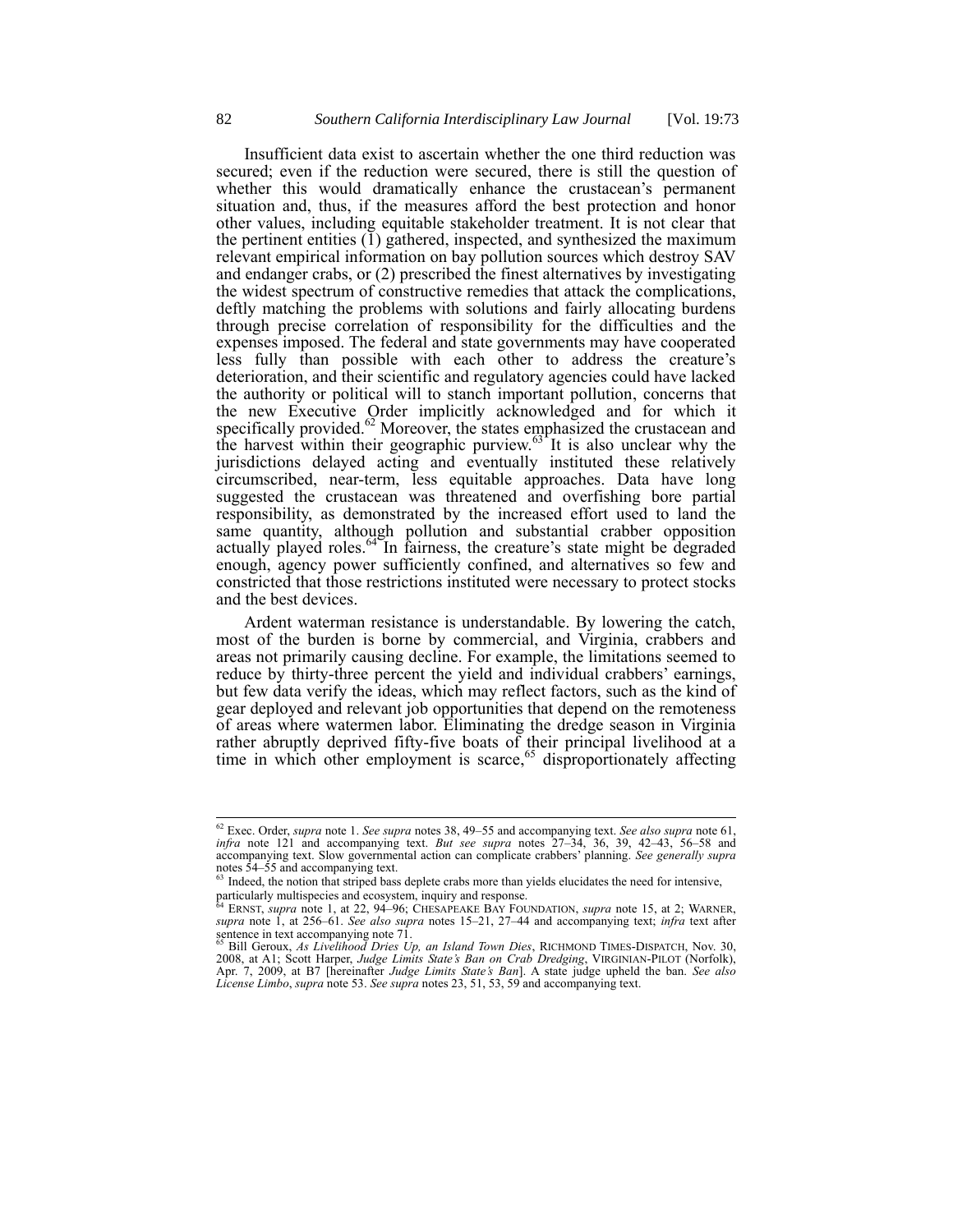particular locales, such as Tangier Island.<sup>66</sup> Closing both female seasons early had predictable, similar impacts.<sup>67</sup> These problems exacerbated numerous watermens' financial situations that the demise of the oyster industry had previously eviscerated and, therefore, undermined a vanishing way of life.

The activities scrutinized illustrate multiple related, but less than fully consistent, notions. One potent explanation is the tragedy of the commons, which suggests that private actors, such as crabbers and agricultural and industrial operations, exploit public resources by harvesting too many crustaceans or using the bay for waste disposal. <sup>68</sup> A second explanation is intergenerational justice that ponders whether the existing generation should preserve limited natural resources for subsequent ones.<sup>69</sup> The crab and pollution analogously illuminate externalities. For instance, when developers essentially convert farms and wooded areas to shopping centers, parking lots, and residences, thus modifying surfaces in ways that negatively affect the creature with minimal accountability, this construction does not reflect its actual expense, which citizens in fact usually pay and society absorbs.<sup>70</sup>

The crustacean also exemplifies the dynamics of fishery politics.<sup>71</sup> Watermen have long vociferously rejected controls, blaming other individuals or phenomena and decrying the limitations or their enforcement. Had jurisdictions resisted that importuning and gradually adopted measures earlier, they could have alleviated the necessity for drastic measures. Natural variation means stocks inexorably fluctuate, even in times of negligible pollution, so restrictions must decrease crabber effort over all the years to safeguard the crustacean. Therefore, regulation's dominant purpose is arguably stock protection, rather than deciding whether a cure is fair or assigning responsibility.

The developments similarly illustrate the related notions of polycentricity and unintended consequences. Myriad sources foster

*Commons*, 162 SCIENCE 1243 (1968).

 $\overline{\phantom{a}}$ 

<sup>66</sup> Desmon, *supra* note 56; Geroux, *supra* note 65; Lawrence Latané III, *It's Tough Times for the Chesapeake's Shrinking Fleet of Crab Dredgers*, RICHMOND TIMES-DISPATCH, Mar. 31, 2008, at B1; *Watermen Fear for Livelihoods*, *supra* note 57. *See also* Anita Huslin, *Watermen Fight the Tide*, WASH. POST, Sept. 2, 2001, at C1.

<sup>67</sup> Scott Harper, *Blue Crabbers Catch a Break*, VIRGINIAN-PILOT (Norfolk), Oct. 8, 2008, at B4; Rona Kobell, *Living with the Crab*, BALT. SUN, Apr. 28, 2008, at 1A; *Harvest Pinched*, *supra* note 21. *See* David Fahrenthold, *Way of Life Slipping Away Along Chesapeake's Edge*, WASH. POST, Dec. 28, 2008,

at A1; *supra* notes 53, 55 and accompanying text. <sup>68</sup> JAMES M. ACHESON, CAPTURING THE COMMONS (2004); ERNST, *supra* note 1, at 38–39; ELINOR

OSTROM, GOVERNING THE COMMONS (1990); Barton H. Thompson, *Tragically Difficult*: *The Obstacles to Governing the Commons*, 30 ENVTL. L. 241 (2000). *See* Garrett Hardin, *The Tragedy of the* 

<sup>&</sup>lt;sup>69</sup> See Symposium Intergenerational Equity and Discounting, 74 U. CHI. L. REV. 1 et seq. (2007);<br>Symposium New Analyses of Intergenerational Justice for a New Century, 77 GEO. WASH. L. REV.  $\frac{1135-1671}{2009}$ .

<sup>&</sup>lt;sup>70</sup> Baliles, *supra* note 27, at 620. *See supra* text accompanying notes 18, 35. *See generally* Guido Calabresi & A. Douglas Melamed, *Property Rules, Liability Rules, and Inalienability: One View of the Cathedral*, 85 HARV. L. REV. 1089 (1972). Agricultural, wastewater treatment, industrial and governmental operations could have analogous impacts.

<sup>71</sup> For the concepts below, I rely mainly on ACHESON, *supra* note 24; GULLAND, *supra* note 1; Wiersema, *supra* note 15; Interview with Professor Joshua Eagle, University of South Carolina School of Law (Jan. 5, 2009).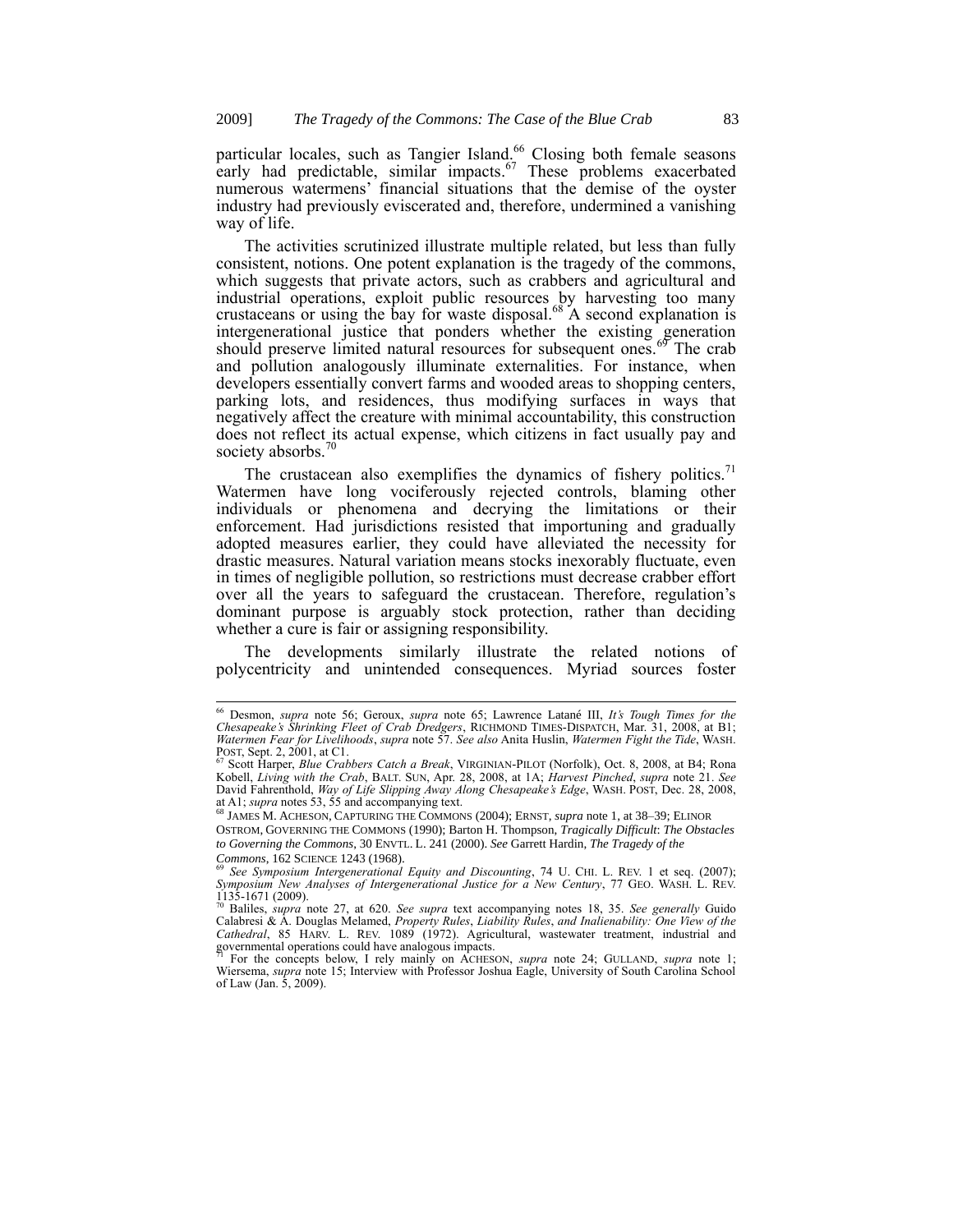deterioration, thus attacking one has effects, which can be virtually impossible to anticipate, on a number. Preliminary estimates indicate the Virginia endeavors reduced last year's harvest by one third, but the Maryland initiatives did not, suggest its crabbers essentially reacted by increasing effort or over-reporting, perhaps to inflate the baseline data that would apparently underlie future controls. The material examined indicates nuanced regulation is more art than science, the compelling need to apply the best procedures and substantive objectives as well as the complexities entailed in gleaning trustworthy empirical data on which to premise selection of the finest practices, implementing and enforcing the techniques and accurately calculating what the approaches realized. The developments also reveal that only when crabs sustain acute depletion may the political will to safeguard them permanently surmount immediate economic pressures. This story about the crustacean and related bay denizens is the quintessential cautionary tale which asks the provocative question of whether the crab will recover, like the ubiquitous striped bass, or experience oysters' pervasive decline.

In sum, the preceding review ascertains that deterioration of the crustacean is attributable to various sources, namely overharvesting and pollution. Moreover, numerous efficacious solutions could be invoked that would treat the plight suffered by the crab and additional watershed organisms. Therefore, a comprehensive array of pragmatic remedies deserves extensive investigation. Emphasis is on state-level concepts because the jurisdictions have major authority for the crustacean and other natural resources. Yet, the EPA does exercise ultimate responsibility over air and water pollution and coordinates many substantive actions through the Chesapeake Bay Program, while the Interior Department Fish and Wildlife Service and the DOC National Oceanic and Atmospheric Administration ("NOAA") have the power to manage fisheries and the responsibilities discharged by certain related agencies, crucially the United States Departments of Agriculture ("USDA") and Defense ("DOD"), can affect crabs.

## IV. SUGGESTIONS FOR THE FUTURE

#### A. AREAS FOR RECONSIDERATION

#### 1. *Cooperation*

The federal and state governments ought to expeditiously reconsider how they treat depletion. For instance, all should reassess cooperation among the legislatures, the chief executives, and the agencies as well as the branches individually and each other watershed jurisdiction. This has peculiar importance, given (1) cooperation's historical dearth and even competition between the two states and their relatively diverse fishing methods and limitations, (2) the comparatively thorough and prompt Virginia activity last year, (3) the problematic bay record of the United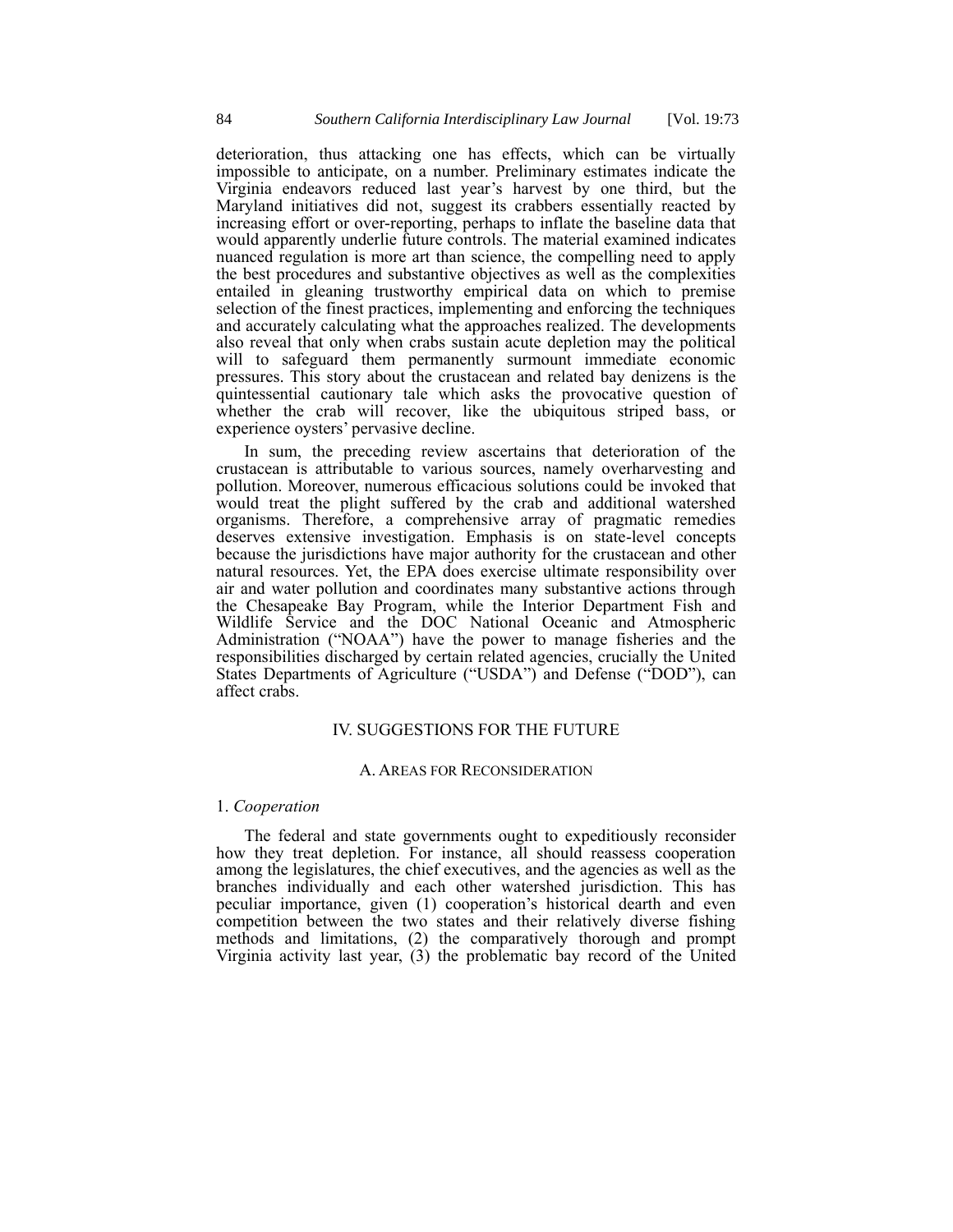States, and (4) the desperate need to restore the species.<sup>72</sup> If cooperation has been deficient, the governments must assiduously work together, canvassing and perhaps forging accords or a watershed crustacean entity, ideas the new White House Order recognized and addressed through encouragement of greater direct federal-state consultation and planning.<sup>7</sup>

## 2. *Resources, Data and Approaches*

-

The federal and state governments should guarantee that the agencies possess sufficient resources and considerable authority to, and in fact, collect, analyze, and synthesize the maximum empirical data that precisely identify the crab's status and a number of actions that best ensure improvement while choosing among them, views that the Executive Order generally favored. DNR and VMRC understandably reduced the yield because its magnitude effectively appeared to be one prominent, immediate cause of deterioration, and this alternative could have seemed efficacious and was readily available and felicitously implemented.

However, pertinent scientific evidence indicates that overfishing is not the primary source of the crustacean's dilemma.<sup>74</sup> In fact, substantial contributors to decline are the growing bay water and air pollution, and rampant SAV depletion. Because agencies—notably water and air control boards—exercise authority over important causes of pollution and SAV loss, the agencies should reconsider whether present measures safeguard the crustacean sufficiently. If the measures do not, the agencies should increase the rigor of their practices. Moreover, if the legislatures and chief executives ascertain the devices are overly lenient, they could pass and institute stricter controls and even broaden agency power to reach sources that injure crabs, activities that the current administration's estuarine vision could implement. Finally, notwithstanding the modern explanations for deterioration, populations<sup>3</sup> sharp depletion arguably necessitates harvest limitations to protect the stock.

#### B. SOLUTIONS

The jurisdictions affected by these issues must first consider the broadest practicable spectrum of public, private, and quasi-governmental solutions. They ought to next adopt a finely calibrated mix that includes numerous remedies, tailoring approaches to the difficulties that efficiently and economically maximize protection while providing fair treatment to all

<sup>72</sup> For Virginia, see *supra* notes 48–55, 59 and accompanying text. *But see supra* notes 27–34, 39, 42– 43, 56–58. For the U.S., the recent suit by CBF and the watermen suggests EPA might control pollution<br>and coordinate better. *See supra* note 40, *infra* notes 82, 93, 95–96. *See also supra* note 34; *supra* text  $\frac{1}{73}$  Even  $\frac{1}{29}$ .

<sup>&</sup>lt;sup>73</sup> Exec. Order, *supra* note 1. There are a few similar entities, the Bay Program, CBC, BCTAC and the 2007 committee, but most regulate little. 33 U.S.C. § 1267 (2006); MD. CODE ANN., NAT. RES. § 4-306 (2009); VA. CODE inter state and governmental tensions. Lawrence Latané III, *Va. Town is Small in Size but Big on Fish*, RICHMOND TIMES-DISPATCH, Aug. 2, 2008, at B1; *supra* note 7. *See* H. BRUCE FRANKLIN, THE MOST IMPORTANT FISH IN THE SEA (2007); *see also supra* text accompanying notes 16, 34, 36. <sup>74</sup> *See supra* notes 18-21 and accompanying text. *See also* ERNST, *supra* note 1, at 53-105; HORTON,

*supra* note 1, at 43-139, 161-66.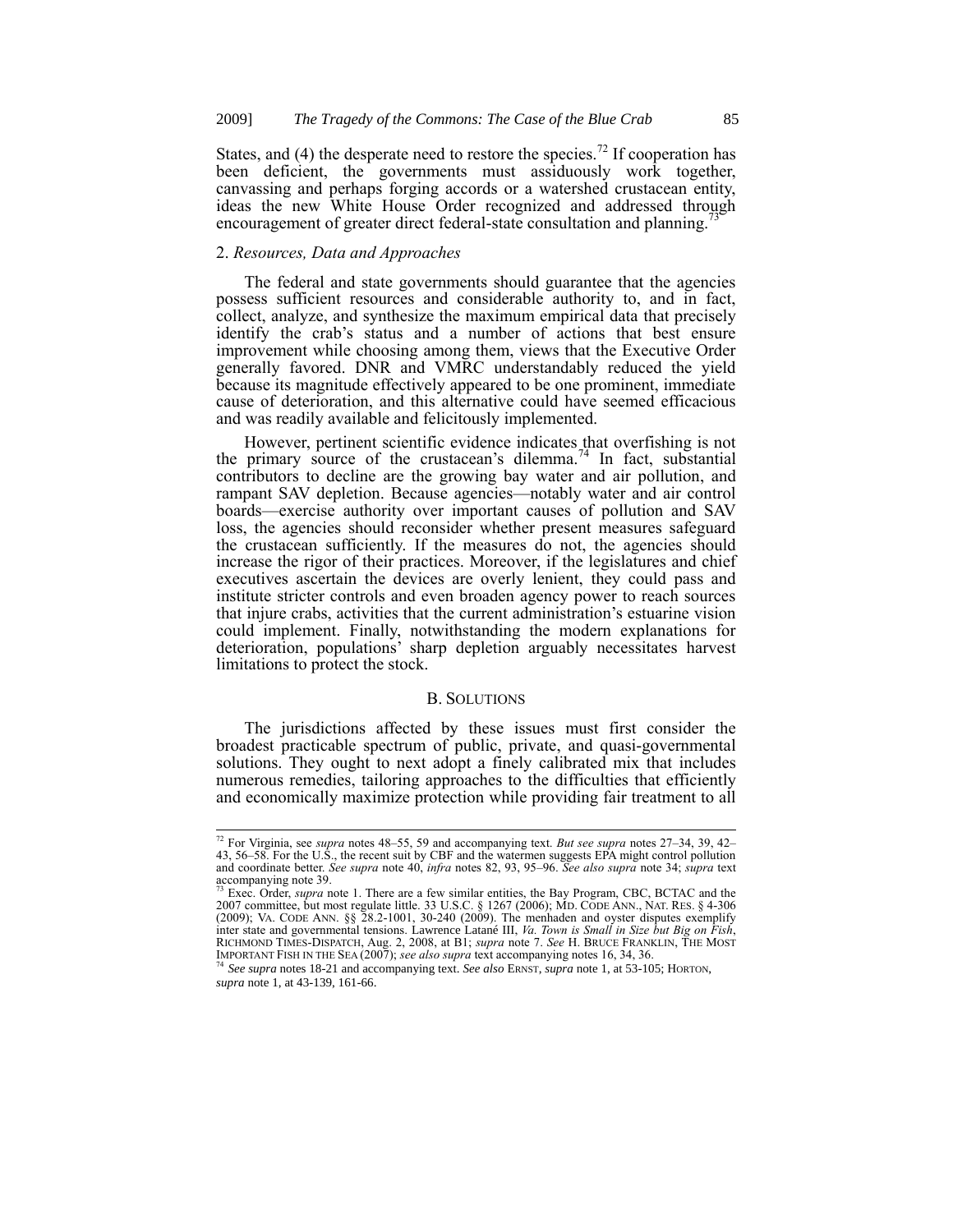stakeholders. Indeed, the equitable allocation of responsibilities and burdens may decrease the need for the thirty-three percent reduction that strongly affects crabbers. Insofar as the options explored below apply, they deserve reexamination to determine whether the ideas warrant change, modernization, or refinement.

1. *Public*

1

#### *a. Agriculture*

The governments now have a promising array of "public" solutions. Numerous examples treat farming. The overwhelming majority of these solutions are voluntary programs. Because agriculture significantly affects watershed pollution—especially by injecting nutrients that absorb oxygen which bay creatures need—the remedies that address them merit a careful and thorough evaluation.

One solution is limiting fertilizer application, a principal source of poor watershed health. For instance, the states could prescribe split fertilizer that enhances the nitrogen and phosphorous absorbed by crops, decreasing amounts lost into the environment or impose bans on poultry waste and sewage sludge—the least efficient fertilizers—which release practically half the applied phosphorous into the environment without benefiting crops.<sup>75</sup> Neither Maryland nor Virginia mandates the actions, but the states definitely ought to consider the alternatives as they could reduce the detrimental effect of fertilizer. A cogent illustration of regulation is the recent Maryland decision to increase restrictions governing chicken operation pollution, notably implicating the treatment and storage of manure around tributaries, an essential cause of watershed decline. The EPA has subsequently announced that it will prescribe stricter controls, although Virginia has yet to create stronger limitations.<sup>76</sup>

The watershed jurisdictions have multiple non-compulsory efforts related to farming. Illustrative is the Maryland system which enables agricultural interests to develop and enforce their own runoff plans. Buffers—whether naturally created, like wetlands, or artificial, such as the 100-foot zones of mature trees and ground cover that insulate the Chesapeake from agriculture along the estuary's shorelines—are effective,

<sup>75</sup> For split, and the analogous notion of time-released, fertilizer, see Land, *supra* note 18. For least efficient, see *id.*; Kobell, *supra* note 18. *See also* ERNST, *supra* note 1, at 72–74; HORTON, *supra* note 1,

at 43–69. <sup>76</sup> MD. CODE REGS. § 26.08.03.09 (2009); Paul Sorisio, Note, *Poultry*, *Waste and Pollution: The Lack of Enforcement of Maryland's Water Quality Improvement Act*, 62 MD. L. REV. 1075 (2003); David Fahrenthold, *Md. Gets Tough on Chicken Farmers*, WASH. POST, Sept. 12, 2008, at A1; Ted Shelsby, Farmers Make Case for the Bay, BALT. SUN, Dec. 14, 2008, at 2G; Ian Urbina, *Maryland is Turning Pollution Spotlight on its Huge Poultry Industry*, N.Y. TIMES, Nov. 29, 2008, at A14; Timothy Wheeler, *Chicken Farmers Face Cleaning Up the Chesapeake Bay: How to Make an Incentive Approach Work for Agriculture*, 16 SE.

ENVTL. L. J. 171, 198 (2007). <sup>77</sup> MD. CODE ANN., ENVIR. §§ 5-501–516 (2009). *See* Sarah Brull, *An Evaluation of Nonpoint Source Pollution Regulation in the Chesapeake Bay*, 13 U. BALT. J. ENVTL. L. 221 (2006); *Weak Laws*, *supra* note 35. These involve runoff as a general matter and fertilizer specifically.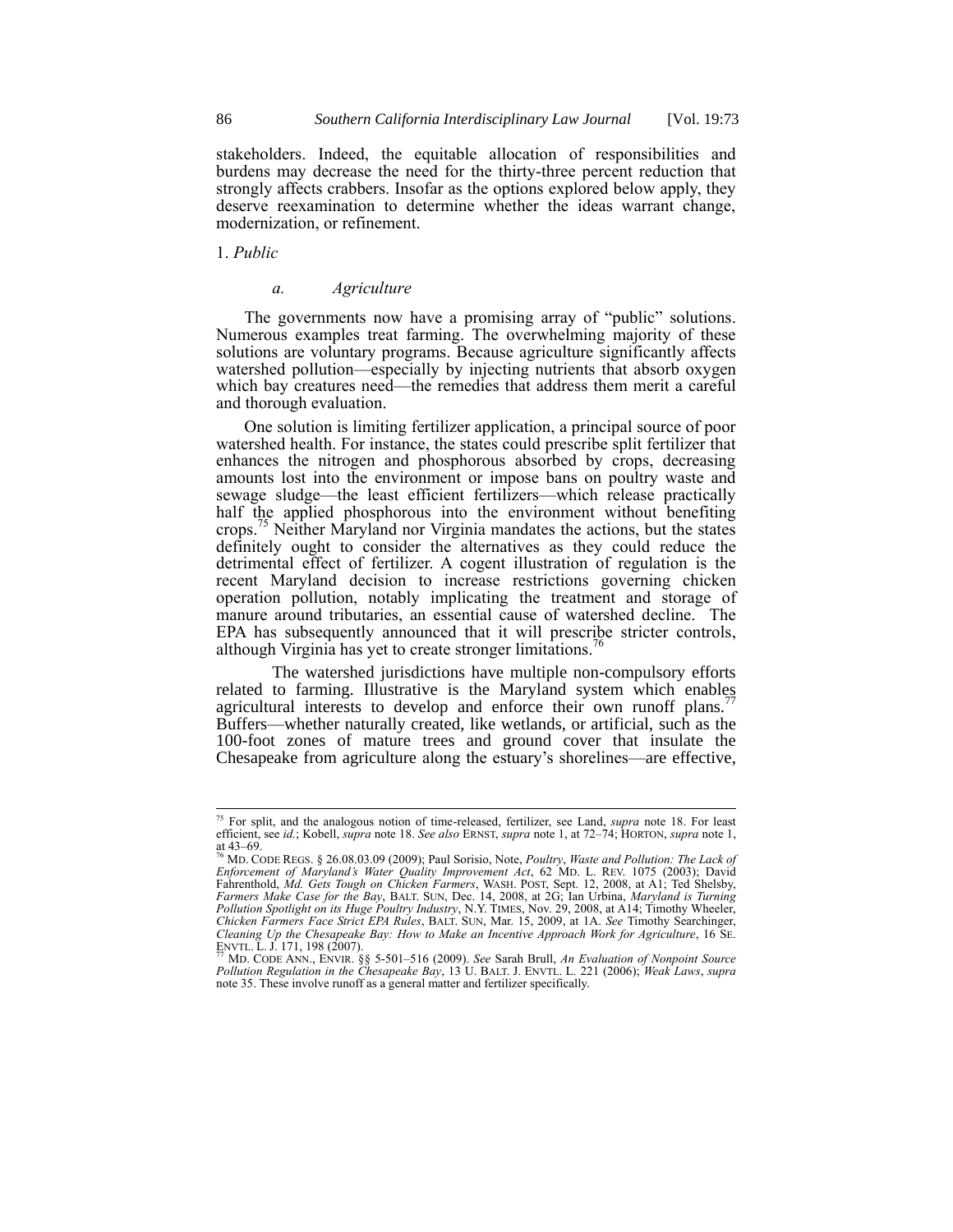yet inexpensive, water quality protections that decrease fertilizer and other runoff pollution.<sup>78</sup>

Relatively analogous, but less intrusive, are endeavors that compensate farmers. Maryland pays individuals annually to grow cover crops, such as oats, which absorb fertilizer left after the primary crop harvest and to employ a number of best management practices (BMPs), while Virginia underwrites fences that bar animals, namely cattle, from tributaries.<sup>79</sup> BMPs, which include a multitude of devices analyzed earlier—such as buffers, cover crops, and fertilizer administration plans as well as contour farming, conservation tillage, and retirement of erodible land, may diminish agricultural runoff's harmful effects by decreasing nutrient amounts placed on farmlands or creating storage, buffering and filtering regimes, which directly limit migration of nutrients to the watershed.<sup>80</sup> These voluntary programs have engendered minimal farmer support. $81$  Thus, the jurisdictions ought to reevaluate the initiatives and decide whether changes would facilitate participation and, if not, examine mandatory alternatives or a combination of those and voluntary approaches.

At the federal level, considerable activity is warranted. To satisfy a court order, the EPA is drafting a new agricultural runoff control protocol based substantially on the total maximum daily load ("TMDL") of watershed and tributary pollution by  $2011$ .<sup>82</sup> The agency should consider adopting a bay-wide TMDL concept next year that would be eighty percent implemented by 2012 and fully effectuated three years later and would incorporate the allocations used for the earlier tributary strategy process and Maryland Chesapeake water quality standards.<sup>83</sup> Obama has also instructed the USDA to guarantee that its working lands and land retirement efforts invoke priority conservation notions which most efficiently decrease nutrients and sediment loads.<sup>84</sup> If the progress involving agriculture that estuarine jurisdictions make lacks sufficiency, the

<sup>78</sup> HORTON, *supra* note 1, at 41; Stokstad, *supra* note 35; Land, *supra* note 18. *See* Searchinger, *supra*  note 76, at 202; Wilson, *supra* note 40; *Scenes of an Effort Impeded*, *supra* note 26; *infra* notes 99, 114 and accompanying text.

<sup>79</sup> MD. CODE ANN. § 8-701 et seq. (2009); VA. CODE ANN. §§ 10.1-104.3, 58.1-339.3 (2009); Kobell, *supra* note 18; *Scenes of an Effort Impeded*, *supra* note 26; Stokstad, *supra* note 35. *See* Md. Dept. Ag., Cover Crop Program (2008); Va. Dept. Ag., Va. Agricultural Cost Share BMP Manual (2009);

Searchinger, *supra* note 76, at 194; *Evaluation of Chesapeake Goals*, *supra* note 35.

<sup>80</sup> For comprehensive evaluations of these concepts and the measures, see ERNST, *supra* note 1, at 73 - 74; HORTON, *supra* note 1, at 43 - 69.

<sup>81</sup> *See*, *e.g.*, ERNST, *supra* note 1, at 74; *Evaluation of Chesapeake Goals*, *supra* note 35.

<sup>82</sup> Am. Canoe Ass'n. v. EPA, 54 F. Supp. 2d 621 (E.D. Va. 1999). *See* OLIVER HOUCK, THE CLEAN WATER ACT TMDL PROGRAM: LAW, POLICY, AND IMPLEMENTATION (1999); James McElfish et al., *Inventing Nonpoint Controls: Methods, Metrics and Results*, 17 VILL. ENVTL. L.J. 87, 176 (2006); J.B. Ruhl, *Agriculture and Ecosytem Services: Strategies for State and Local Governments*, 17 N.Y.U. ENVTL. L.J. 424 (2008); Editorial, *Those Who Can't*, *Study*, WASH. POST, Mar. 22, 2008, at A12; *supra* notes 33, 39-41 and accompanying text.<br><sup>83</sup> The Order appeared to envision this possibility. The Chesapeake Bay Foundation (CBF), in settlement

negotiations with EPA on its deadline litigation, is urging this view. Interview with Jon Mueller, Chesapeake Bay Foundation (Apr. 2, 2009).

<sup>84</sup> Exec. Order, *supra* note 1. *See* Tom Vilsack, Commentary, *A Partnership With Farmers to Heal the Bay*, BALT. SUN, May 14, 2009.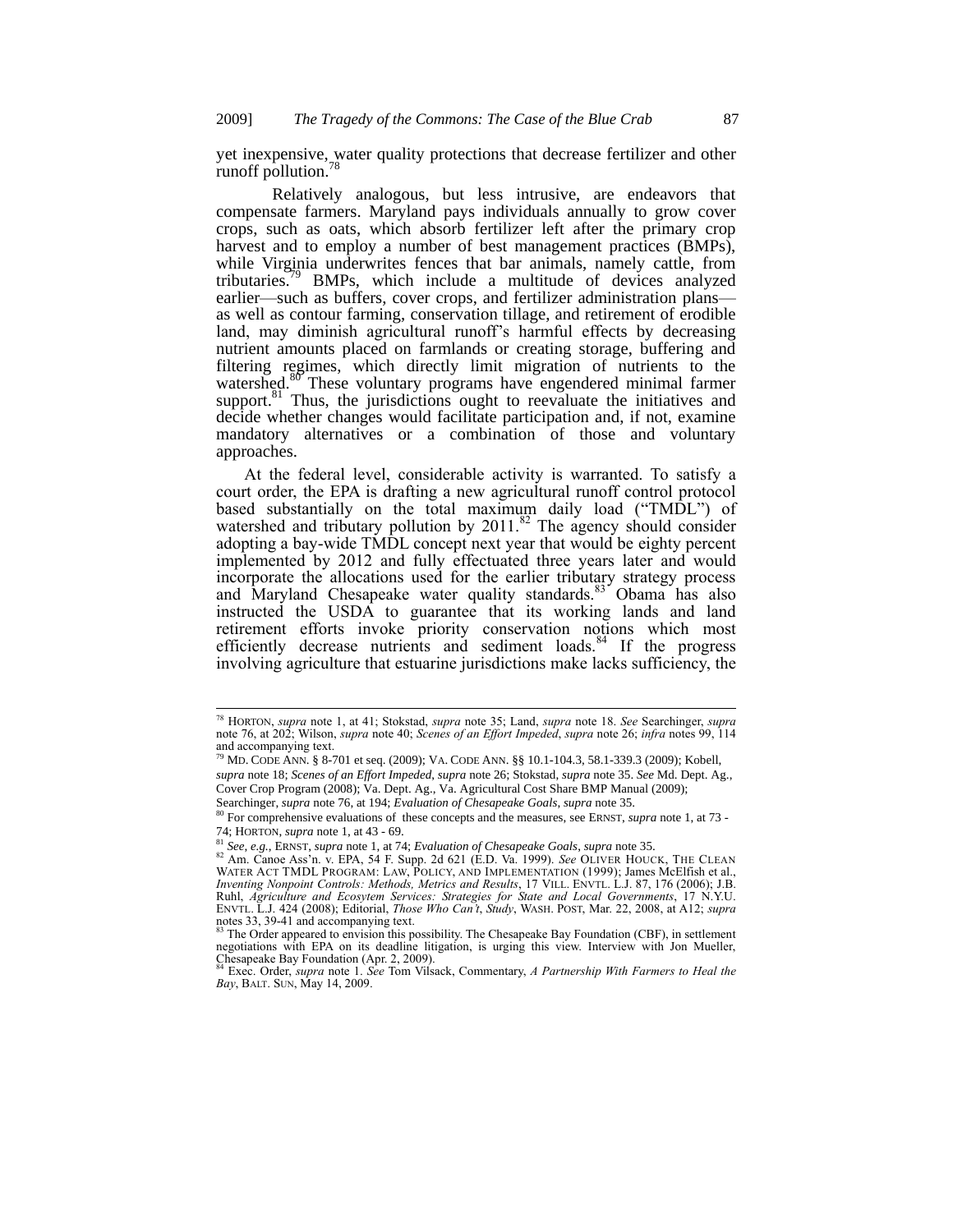EPA could invoke federal authority by exercising power over concentrated animal-feeding operations or implementing various sanctions.<sup>8</sup>

## *b. Related Nutrients*

Additional concepts implicate related nutrients. For example, recent Maryland legislation provided that new or replacement septic systems within 1000 feet of the bay and its tributaries must have nitrogen-removal capacity.<sup>86</sup> This measure will diminish nutrients, although they contribute a tiny percentage as compared to other sources like farming. Mandatory inspection and upkeep of all existing Chesapeake septic systems also merit consideration. Moreover, requiring that sewage treatment plant upgrades approximate the best current technology would greatly limit nitrogen and phosphorous discharges. However, Maryland and Virginia have not effectuated either approach.<sup>87</sup>

The federal government has long supplied pecuniary resources for many state-level wastewater treatment facility improvement projects, of which the stimulus package is a valuable, timely example.<sup>88</sup> If the watershed jurisdictions continue failing to attain sufficient nutrient reductions, the federal government might evaluate punitive concepts, such as prohibitions on new sewage plant discharges or revocation of federal dollars.<sup>8</sup>

## *c. Related Water Pollution*

Stricter regulation of water discharges and runoff from private industrial operations, localities, and government agencies and installations, such as military bases, ought to decrease bay pollution. Maryland counters the effects of stormwater runoff by requiring developers to rely on procedures for environmental site design which treat runoff. Maryland also helps densely-populated government subdivisions retrofit particular areas, establish strategies to diminish trash, and create pollution restrictions that

<sup>85</sup> Stokstad, *supra* note 35; Steinzor & Jones, *supra* note 61. *See* sources cited *supra* note 76. *See also infra* notes 90, 92 and accompanying text.

<sup>86</sup> MD. CODE ANN., ENVIR. § 9-1108 (2009); Editorial, *Saving the Bay: Maryland's Septic-Tank Law Will Help Clean the Great Waterway*, WASH. POST, Apr. 23, 2009, at A18; Timothy Wheeler, *Passage of Septic Measure Hailed Bay-Protection Bill Requires Many to Upgrade Systems*, BALT. SUN, Apr. 15, 2009, at 1A. Maryland used upgrade grants and a user "flush tax" to fund cover crop payments. *Scenes of an Effort Impeded*, *supra* note 26.

<sup>87</sup> MD. CODE ANN., ENVIR. § 9-1605.2 (2009). Federal resources, local bonds and fees could fund upgrades. Baliles, *supra* note 27, at 621-22. *See* Paula C. Hollinger & Maggie L. McIntosh, *Genesis of the Bay Restoration Fund*, 12 U. BALT. J. ENVTL. L. 55 (2004).

<sup>88</sup> American Recovery and Reinvestment Act of 2009, Pub. L. No. 111-5, div. A, tit. I (2009); Meredith Cohn, *Funds Flow for Md. EPA Gives State \$122 Million in Stimulus for Water Quality, Treatment, Cleanup Projects*, BALT. SUN, June 3, 2009, at 3A; Jim Nolan, *Grants Will Help Va. Reduce Runoff into Chesapeake Bay: Project at Capitol Square Will Include New Plants and New Stone Walkways*, RICHMOND TIMES-DISPATCH, June 2, 2009, at B2.

<sup>89</sup> *See* William C. Baker, *EPA to the Rescue: Only a Holistic Approach Can Save the Bay, and Only Washington Can Provide It*, BALT. SUN, May 6, 2009, at 15A. *See also supra* note 85 and accompanying text; *infra* notes 92-93 and accompanying text.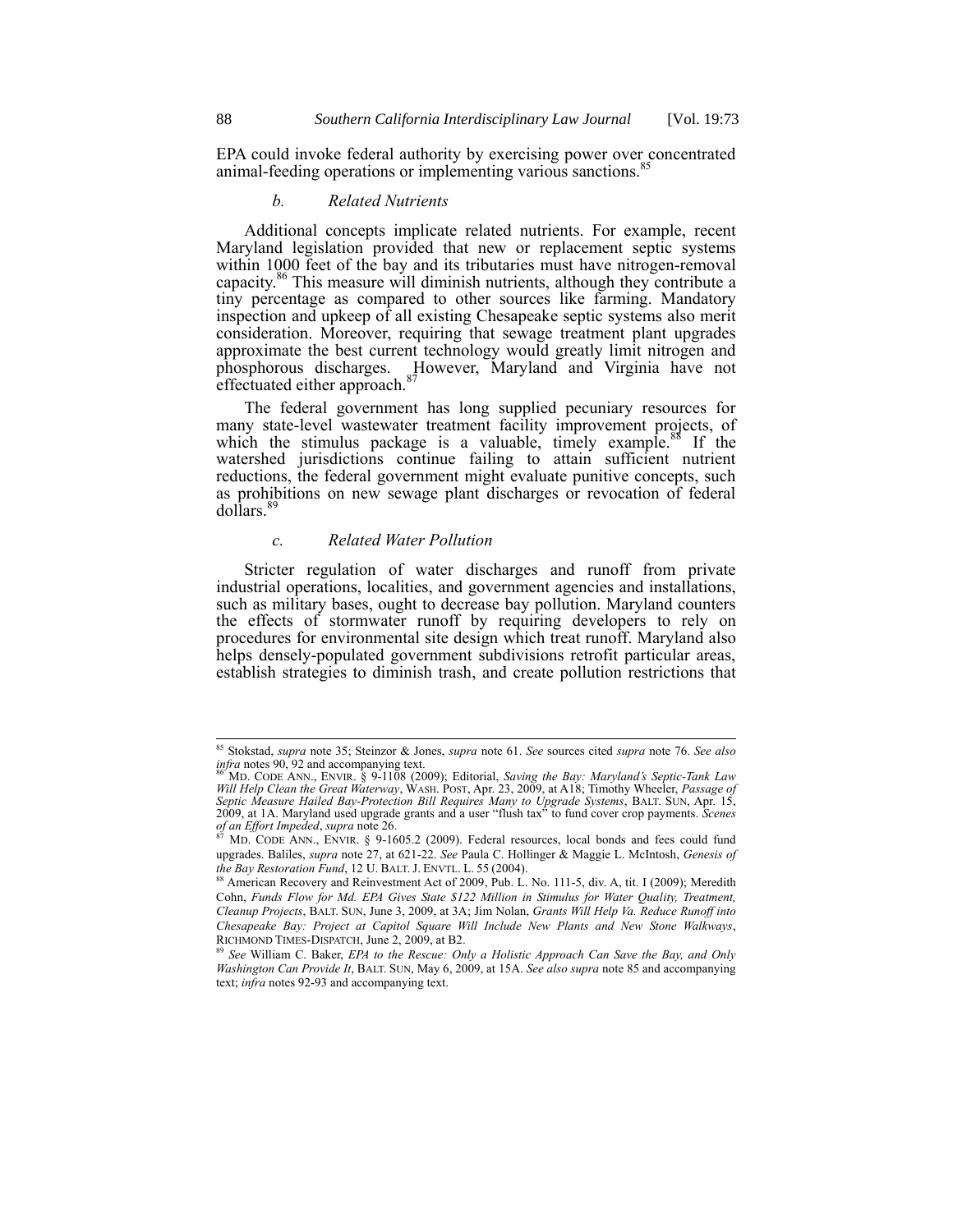meet standards for impaired waters.<sup>90</sup> Virginia deploys analogous notions, even though the Commonwealth assigns localities greater responsibility.<sup>9</sup>

If present state-level water pollution efforts seem inadequate, the EPA has several tools at its disposal. First, the EPA could halt the issuance of estuarine permits for new or greater industrial nutrient discharges having effects on impaired waters that lack offsets. The EPA might also capitalize on specific emergency and residential designation powers when addressing stormwater. Moreover, the EPA could prescribe stronger municipal Moreover, the EPA could prescribe stronger municipal separate storm sewer system ("MS4") permits to slow construction and urban runoff. The EPA may even withdraw states' delegated regulatory authority or funding.<sup>92</sup> The Chesapeake Bay Program says it has a draft plan for eliminating toxics, if the jurisdictions would act, yet they spend only half a percent of the restoration budget on decreasing toxics.<sup>93</sup> The Executive Order requested the DOD to ensure that "agencies with land, facilities or installation management responsibilities" that can have effects on ten or greater acres of land implement a number of stormwater deterrents to protect the watershed and its streams.<sup>94</sup>

## *d. Air Pollution*

 $\overline{1}$ 

A pressing, although less obvious, reason for plummeting species health, is the deposit of air pollution into bay waters and onto estuarine region lands, an issue which the White House has recognized. More stringent control of vehicle tailpipe emissions as well as air pollutants from industrial sources, electric plants, and government institutions should enhance bay water quality. However, air pollution sources in the Clean Water Act's phraseology are not point sources, leaving them basically unregulated, and the EPA has comparatively insubstantial authority to regulate existing sources under the Clean Air legislation.<sup>95</sup> The EPA devised the Clean Air Interstate Rule ("CAIR") for curtailing airborne pollutants and a cap and trade system for lowering mercury pollution,

 $90$  Maryland also helps developers improve treatment in construction, while the retrofitted areas are ones developed before contemporary practices' advent. MD. CODE ANN., ENVIR. § 4-201 (2009); MD. CODE REGS. 26.03.06.01, .05 (2009); Wendy E. Wagner, *Stormy Regulation: The Problems that Result When*  Stormwater Regulatory Programs (and Others) Neglect to Account for Limitations in Scientific and<br>Technical Information, 9 CHAP. L. REV. 191 (2006). See Stokstad, supra note 35; Wilson, supra note 40; *infra* notes 94, 98-104 and accompanying text. <sup>91</sup> VA. CODE ANN. § 10.1-603.2 (2009); 4 VA . ADMIN. CODE §§ 50-60-10 to -1240. *See* sources cited

*supra* note 90. <sup>92</sup> The EPA may use 40 C.F.R. § 122.4(i) (2009), *and* Friends of Pinto Creek v. EPA, 504 F.3d 1007 (9th Cir. 2007) for permit powers; 33 U.S.C. § 1364 (2006) for emergency powers; and 40 C.F.R. § 122.26 for residential designation, stormwater, and MS4 permit powers. Exec. Order, *supra* note 1. *See* Mueller Interview, *supra* note 83; *supra* notes 85, 89 and accompanying text; *infra* note 123 and accompanying

ext.<br><sup>93</sup> MD. CODE ANN. ENVIR. § 4-201 (2009); Berlin, *supra* note 32. *See also* 15 U.S.C. § 2601 (2006); EPA, *Toxics Release Inventory* (2009), *available at http://www.epa.gov/TRI; Juliet Eilperin, EPA Seeks* Rules for Utilities' Runoff, WASH. POST, May 3, 2009, at A3; David A. Farenthold, *Environmental*<br>Protections Take Hit In Fiscal Crunch, WASH. POST, Jan. 26, 2009, at B1.<br><sup>94</sup> Exec. Order, supra note 1. See also supra note

<sup>95</sup> 33 U.S.C § 1362 (2006); 42 U.S.C. § 7411 (2006). *See also* WILLIAM RODGERS JR., ENVIRONMENTAL LAW 294 (2d ed. 1994); Jonathan Cannon, *Checking in on the Chesapeake: Some Questions of Design*,<br>40 U. RICH. L. REV. 1131 (2006); David Schoenbrod et al., *Air Pollution: Building on the Successes*, 17 N.Y.U. ENVTL. L. J. 284 (2008). The EPA could arguably mandate stricter control of toxics. Mueller Interview, *supra* note 83. *See also supra* note 82, *infra* note 96.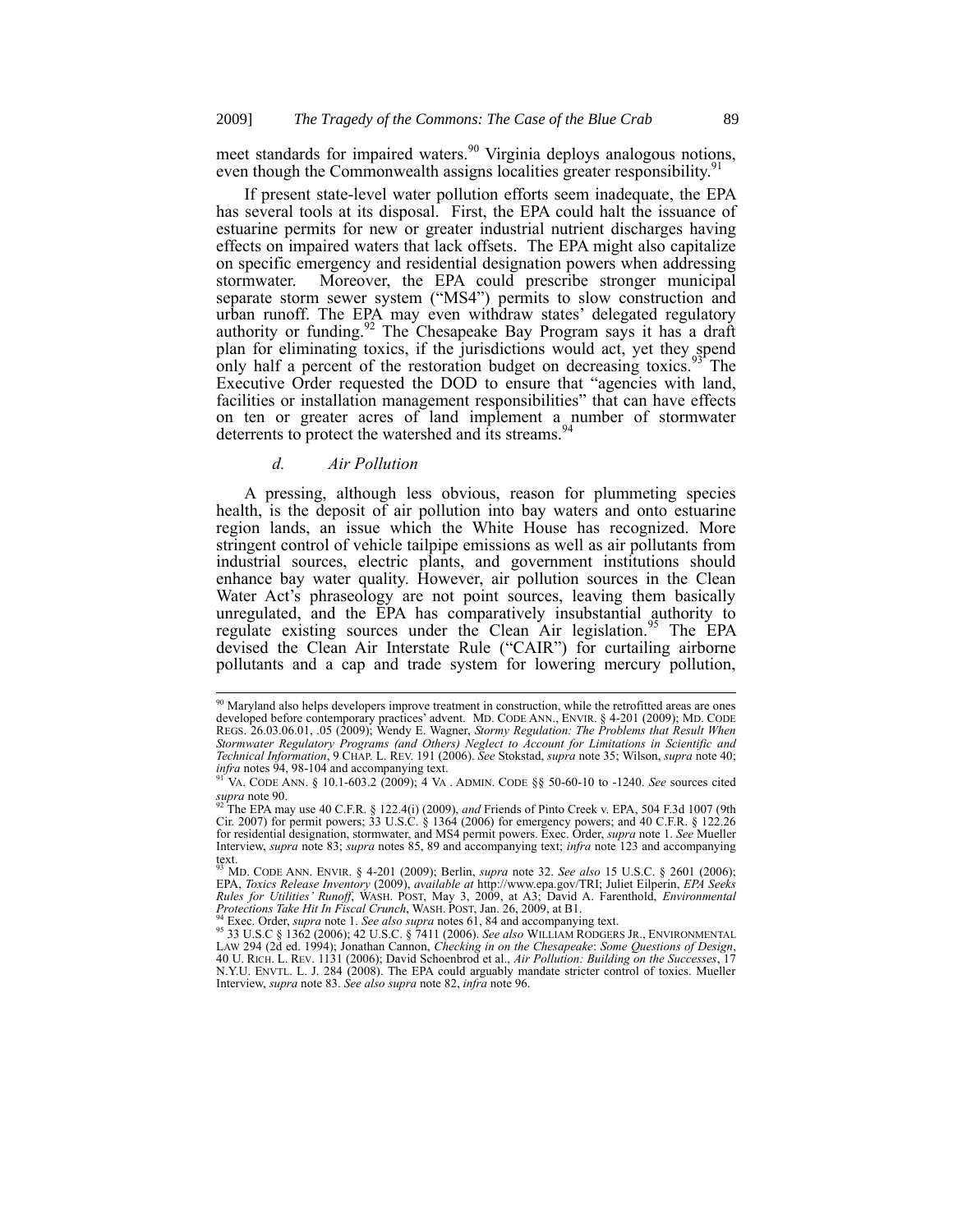although the D.C. Circuit found its endeavors deficient.<sup>96</sup> Furthermore, state-level avenues, particularly the transit-oriented redevelopment effort at Tysons Corner, could actually decrease commuter vehicle use, airborne pollutants (which settle in the estuary and its tributaries) and polluted urban runoff.<sup>9</sup>

## *e. Population Increase and Land Use*

Additional concepts explicitly treat the skyrocketing growth and attendant development in the watershed. For example, the Maryland Critical Area Act and Virginia's Chesapeake Bay Preservation Act restrict land uses that harm great numbers of crabs and additional organisms. Maryland limits development within 1000 feet of the estuary and its tidal streams and prohibits construction and vegetation removal within 200 feet. However, the initial stricture has permitted development on some pristine waterfront property and local enforcement has been relatively inconsistent and not especially stringent.<sup>98</sup> The Virginia Assembly cedes local governments power for safeguarding water quality through designation of "bay preservation areas;" however, this grant could have impeded the law's effectiveness.<sup>99</sup> A related measure is the Maryland Smart Growth Act, which purportedly contains sprawl by asking that localities carefully identify "growth areas" to channel building and development.<sup>100</sup> Nonetheless, local governments have delineated many such places in ways that overrun farms and woods and use statutory loopholes to avoid the statute's rigorous demands.<sup>101</sup>

<sup>101</sup> *Weak Laws*, *supra* note 35. *See* John W. Frece, *Twenty Lessons From Maryland's Smart Growth Initiative*, 6 VT. L. REV. 106 (2005); Lisa Rein, *Md. Town's Bid for Economic Stimulus Starts Fight;* 

<sup>96</sup> For CAIR, see 70 Fed. Reg. 25,162 (May 12, 2005); North Carolina v. EPA, 531 F.3d 896 (D.C. Cir. 2008); Jamie Pleune, Note, *Do We CAIR about Cooperative Federalism in the Clean Air Act?*, 2006<br>UTAH L. REV. 537; Stokstad, *supra* note 35; Felicity Barringer, *In Reversal, Court Allows a Bush Plan on Pollution*, N.Y. TIMES, Dec. 24, 2008, at A13. For the regulation of mercury, see 70 Fed. Reg. 28,606 (May 18, 2005); New Jersey v. EPA, 517 F.3d 574 (D.C. Čir. 2008); John Broder, *From a Theory to a*<br>Consensus on Emissions, N.Y. TIMES, May 17, 2009, at A1; Editorial, *Chesapeake Bay Watch*, WASH. POST, Nov. 8, 2008, at B6 [hereinafter *Chesapeake Bay Watch*]; Cornelia Dean, *Environmentalists Advance on Emissions*, N.Y. TIMES, Feb. 24, 2009, at A16.

<sup>97</sup> *See* Richard A. Etlin, Professor, University of Maryland, The Future of Tysons Corner: A Fifteen-Point Blueprint for the New "Downtown" of Northern Virginia (Oct. 21, 2004), http://www.smartgrowth.umd.edu/research/pdf/Etlin\_TysonsCorner\_DateNA.pdf. *See generally Chesapeake Bay Watch*, *supra* note 96; Lisa Rein, *Tysons Will Need \$15 Billion - 'with a B,'* WASH. POST, Oct. 30, 2009, at B1.

<sup>98</sup> *See* MD. CODE ANN., NAT. RES. § 8-1801 (1984). *See also* Solomon Liss & Lee R. Epstein, *The Chesapeake Bay Critical Area Commission Regulations: Process of Enactment and Effect on Private Property Interests*, 16 U. BALT. L. REV. 54 (1986); McElfish, *supra* note 82; Richard H. McNeer *Nontidal Wetlands Protection in Maryland and Virginia*, 51 MD. L. REV. 105, 123 (1992). *See generally*<br>Searchinger, *supra* note 76; Kobell, *supra* note 18; Mueller Interview, *supra* note 83; *supra* note 86.<br><sup>99</sup> VA.

*Local Governments in Implementing the Chesapeake Bay Preservation Act*, 24 U. RICH. L. REV. 1 (1989); *The Chesapeake Bay Preservation Act: The Problem with State Land Regulation of Interstate Resources*, 31 WM. & MARY L. REV. 735 (1989); W. Tayloe Murphy, Jr. & Michael McKenney, *Response to Legal Issues Affecting Local Governments in Implementing the Chesapeake Bay Preservation Act*, 24 U. RICH. L. REV. 385 (1990). The reasons for impairment seem akin to those witnessed in Maryland. *See supra* note 98 and accompanying text.

<sup>100</sup> MD. CODE ANN., NAT. RES. § 5-9A-01 (2009). *See* Gerrit-Jan Knaap & John W. Frece, *Smart Growth in Maryland: Looking Forward and Looking Back*, 43 IDAHO L. REV. 445 (2007). *See generally*  Jerry Markon, *Bringing Development Into Focus: A Documentary Chronicles the History of Arlington's 'Smart Growth' Planning and the Ascendance of Metro*, WASH. POST, Apr. 23, 2009, at VA12; *Weak Laws*, *supra* note 35; Mueller Interview, *supra* note 83.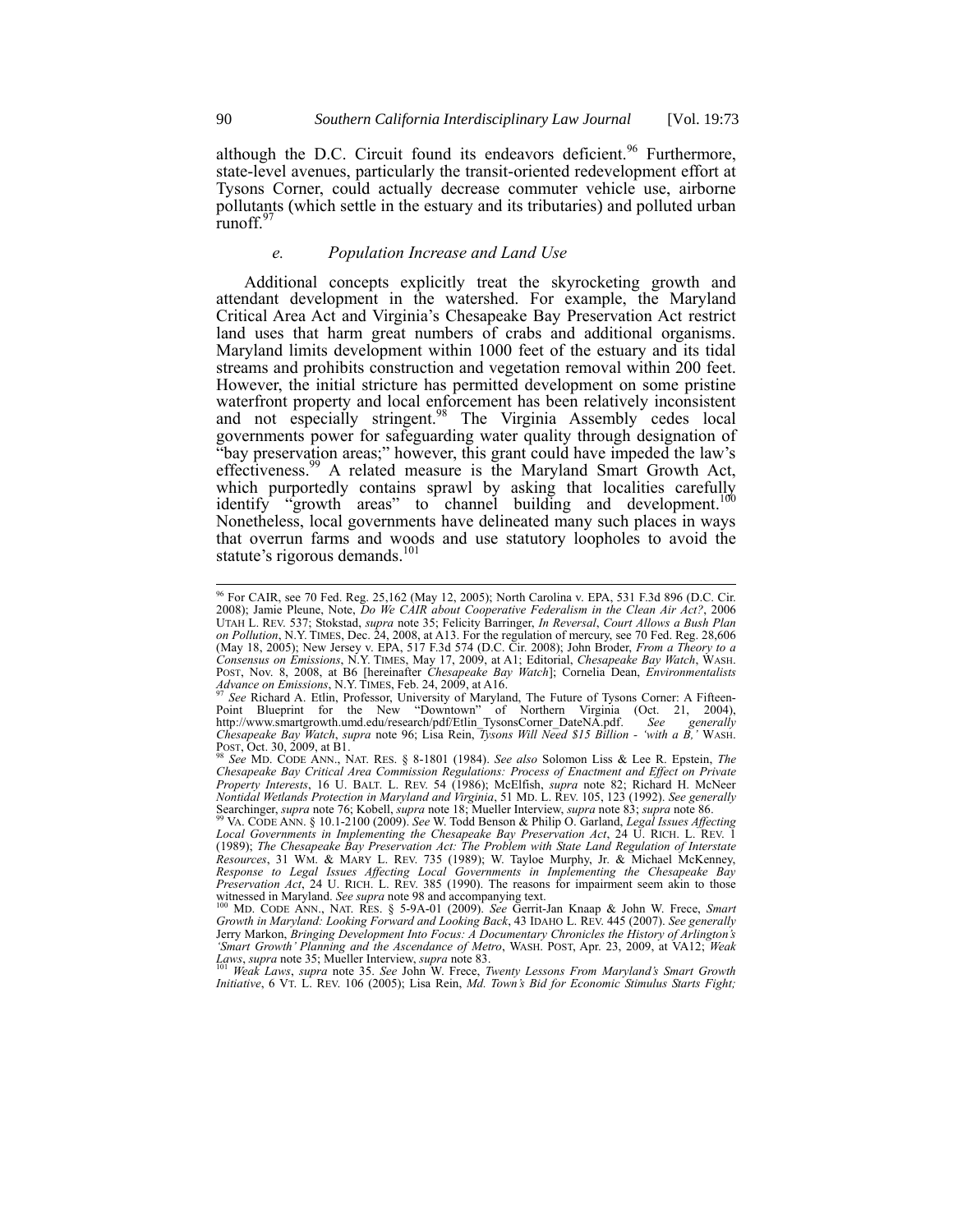Other examples include wetlands acts that limit modifications implicating the specific areas. However, implementation of the laws may have been complicated by Virginia's delegation of permitting authority to local subdivisions and Maryland's distinction between public and private wetlands.<sup>102</sup> Both states ought to conscientiously review the laws and their application while designing pragmatic improvements because wetlands furnish essential crustacean habitats and operate as natural buffers somewhat like the 100-foot riparian areas investigated earlier—making them inexpensive, efficacious ways to preserve water quality and the crab.

The jurisdictions should also buy, or provide tax incentives for leaving undeveloped, environmentally-sensitive areas that protect the crustacean, including forests and wetlands. Both states' Assemblies empower local subdivisions to create Purchase of Development Rights initiatives, which apparently safeguard these places.<sup>103</sup> Maryland's Transfer of Development Rights system has proven successful, and Virginia has authorized local governments to prescribe similar endeavors, although their recent character leaves unclear whether implementation will protect the crustacean.<sup>104</sup>

The states administer nearly all the land use and population growth ideas surveyed. However, federal enactments—including the Clean Water Act, the Coastal Zone Management Act, the National Forest Management Act, and the National Environmental Policy Act—delegate specific land use planning and management responsibilities to agencies, and considerable federal government behavior directly and indirectly affects the watershed and crabs, as the Executive Order specifically recognized.<sup>105</sup> Thus, federal institutions need to anticipate their decisions' potentially harmful effects on both the bay and the crustacean and minimize the impacts. Across many years, a complex web of federal statutes that authorize land purchases and transfers has essentially safeguarded habitat and water quality important to the estuary and to the creature.<sup>106</sup> Although these federal programs, the state-level projects mentioned above, and some

*U.S. Funds Sought for Development Project's Sewage Plant*, WASH. POST, May 11, 2009, at B1 [hereinafter *Economic Stimulus*]; Shelsby, *supra* note 76; Timothy Wheeler, *O'Malley Seeks Modest Changes to Smart Growth*, BALT. SUN, Jan. 12, 2009, at 3A. <sup>102</sup> *See* MD. CODE ANN., ENVIR. §§ 5-901 to 16-101 (2009); VA. CODE ANN. § 28-2-1300 (2009). *See*

*also* McNeer, *supra* note 98. *See generally* sources cited *supra* note 31; *supra* notes 98-101 and  $\frac{200}{103}$  accompanying text.

<sup>103</sup> MD. CODE ANN. art. 24, § 20-101 (2009); VA. CODE ANN. § 15.2-5158 (2009). *See also* Greg Edwards, *Tax Bill May Affect Land Protection*, RICHMOND TIMES-DISPATCH, Aug. 25, 2006, at B9; Kunkle, *supra* note 11; *Preserve Land*, *supra* note 35; Robert Suydam, *Virginia Law Offers Innovative Land Conservation Tools*, RICHMOND TIMES-DISPATCH, Nov. 9, 2008, at E4; Commonwealth of Virginia, Press Release, Governor Kaine Announces \$500,000 in Farmland Preservation Grants (Dec. 30, 2008). Maryland's Program Open Space, which is financed through the taxation of land transfers, helps to conserve land. *See Chesapeake Bay Watch*, *supra* note 96. <sup>104</sup> MD. CODE ANN. § 11.01 (2009); VA. CODE Ann. § 15.2-2316 (2009). *See also* Rick Pruetz & Erica

Pruetz, *Transfer of Development Rights Turns 40*, 59 PLANNING & ENVTL. L. 3. 3-5 (2007); Suydam,  $\int_{105}^{5}$  *supra* note 103.

<sup>&</sup>lt;sup>105</sup> National Forest Management Act, 16 U.S.C. § 1600 (2006); Coastal Zone Management Act, 16 U.S.C. § 1451 (2006); Clean Water Act, 33 U.S.C. § 1251 (2006); National Environmental Policy Act, 42 U.S.C. § 4321 (2006). *See* RODGERS, *supra* note 95. *See also* Exec. Order, *supra* note 1; *supra* notes 61, 94 and accompanying text. <sup>106</sup> *See* Edward Heisel, Comment, *Biodiversity and Federal Land Ownership*: *Mapping a Strategy for* 

*the Future,* 25 ECOLOGY L. Q. 229, 279-307 (1998). *See*, *e.g.*, 16 U.S.C. §§ 669, 718 (d) (2006).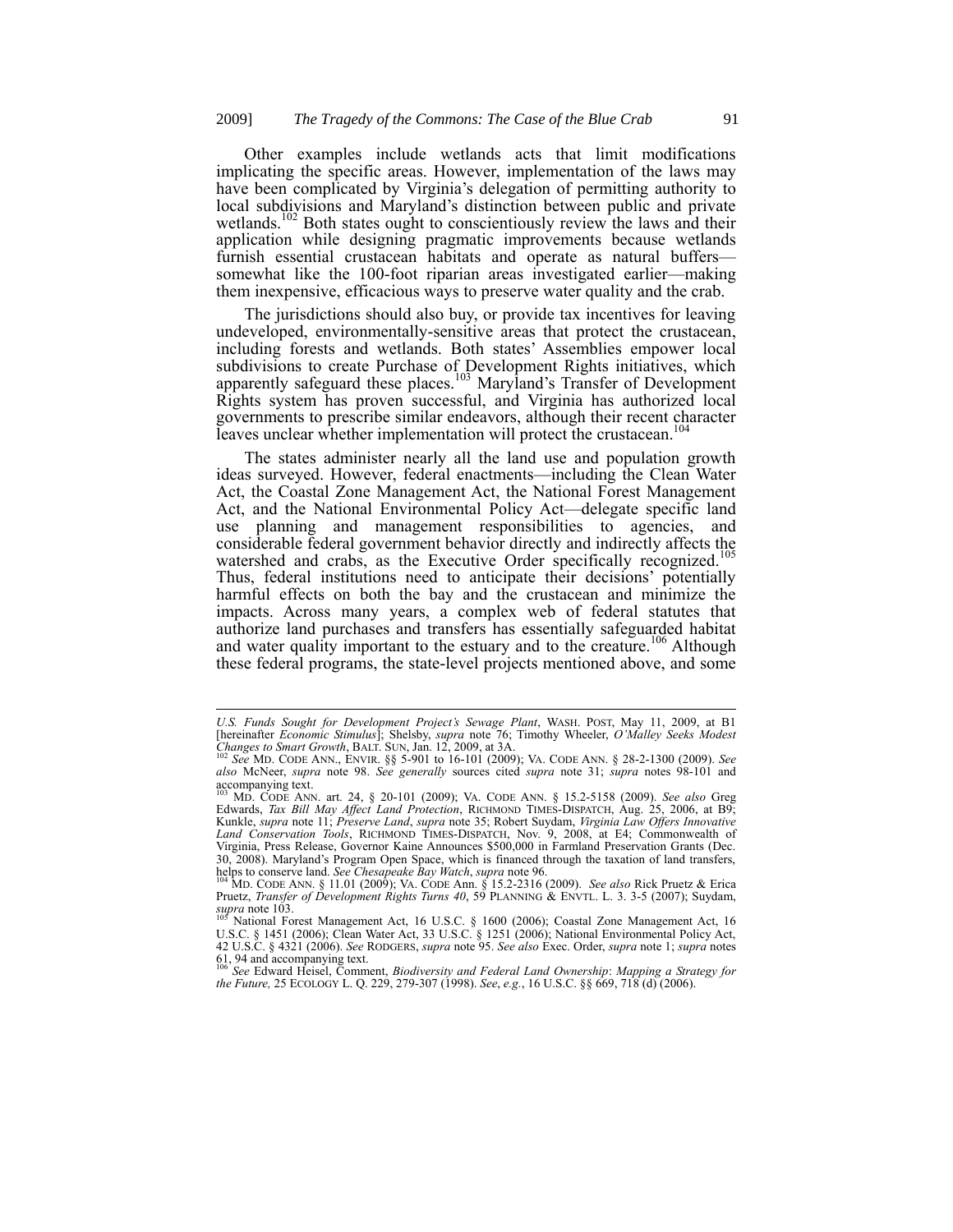private concepts addressed below are effective, fiscal realities will likely constrain all of those schemes.

## *f. Fishery Health*

The crab's grave deterioration indicates that the approaches evaluated could necessitate prolonged application before they have substantial impact and even then may not permanently save the fishery. Therefore, rather draconian policies might be necessary and merit review, but they should not be instituted until decisionmakers have exhausted the remaining workable prospects and have fairly distributed the costs among relevant stakeholders.<sup>107</sup> One possibility is catch shares that afford watermen a partial stake in the creature and, thus, essentially provide incentives against overharvesting. More drastic could be applying the fishery's economics and recalibrating the number of crustacean licenses to insure that, even in lean years, harvests actually support crabbers, many of whose operations now appear financially marginal. That notion might be a valuable way to help the creature over the long term, although the device would require political will and leadership as the solution eliminates jobs. Analogous are "waterman" permits, not licenses for discrete fisheries that states would issue to people who mostly earn income fishing and grant them some priority vis-à-vis recreational users and large boat owners, who harvest different species. VMRC partially endorsed the specific ideas by paying crabbers who vowed to quit reimbursement through the disaster funds.<sup>1</sup>

## 2. *Private*

 $\overline{\phantom{a}}$ 

When practical, jurisdictions should encourage and implement "private" alternatives. One private option is to safeguard or remove from development privately-owned areas, such as wetlands and forests, that protect the species with conservation easements, land trusts, and related devices. The thirty-five-year-old initiative of the Nature Conservancy, that preserved the Virginia Eastern Shore Atlantic barrier islands, is a classic, albeit rare, example.<sup>109</sup> In fact, the acreage that perpetual conservation easements safeguard across the lower bay doubled, reaching 274,358, over the twenty-first century's initial half decade, while the measures protected

<sup>&</sup>lt;sup>107</sup> For nearly all of the ideas in this sentence and the remainder of this paragraph, I rely on ERNST, *supra* note 1; sources cited *supra* note 68. For catch shares, see Christopher Costello et al., *Can Catch*  Shares Prevent Fisheries Collapse?, 321 SCIENCE 1678 (2008); Rita Heimes, Managing a Fishery<br>Through Contract, 14 OCEAN & COASTAL L. J. 17 (2008). See generally Cornelia Dean, U.S. Acts to<br>Modify New England Fisheries, N.Y in Our Crowded Waters, WASH. POST, May 4, 2009, at A1; Douglas Lipton & Thomas Miller, Saving<br>the Crab-and the Watermen, WASH. POST, May 11, 2008.<br><sup>108</sup> VMRC PLAN, *supra* note 6, at 12; Judge Limits State's Ban, supra not

accompanying notes 116-17.

<sup>&</sup>lt;sup>109</sup> The Nature Conservancy, *The Virginia Coast Reserve*, *Reserve*, *http://www.nature.org/wherewework/northamerica/states/virginia/preserves/art1244.html* (last visited Sep. 25, 2009). *See also* STEVEN CARROLL ET AL., WILD VIRGINIA (2002); KIRK R. MARINER, OFF 13:<br>THE EASTERN SHORE OF VIRGINIA GUIDEBOOK 66-72 (Miona Publ'ns 8th ed. 2002); Amy H.<br>Moorman, *Let's Roll: Applying Land-Based* WM. & MARY ENVTL. & POL'Y REV. 459 (2007); William Funk, *Conservation Easements Protect Open Land*, RICHMOND TIMES-DISPATCH, Apr. 26, 2009, at E1.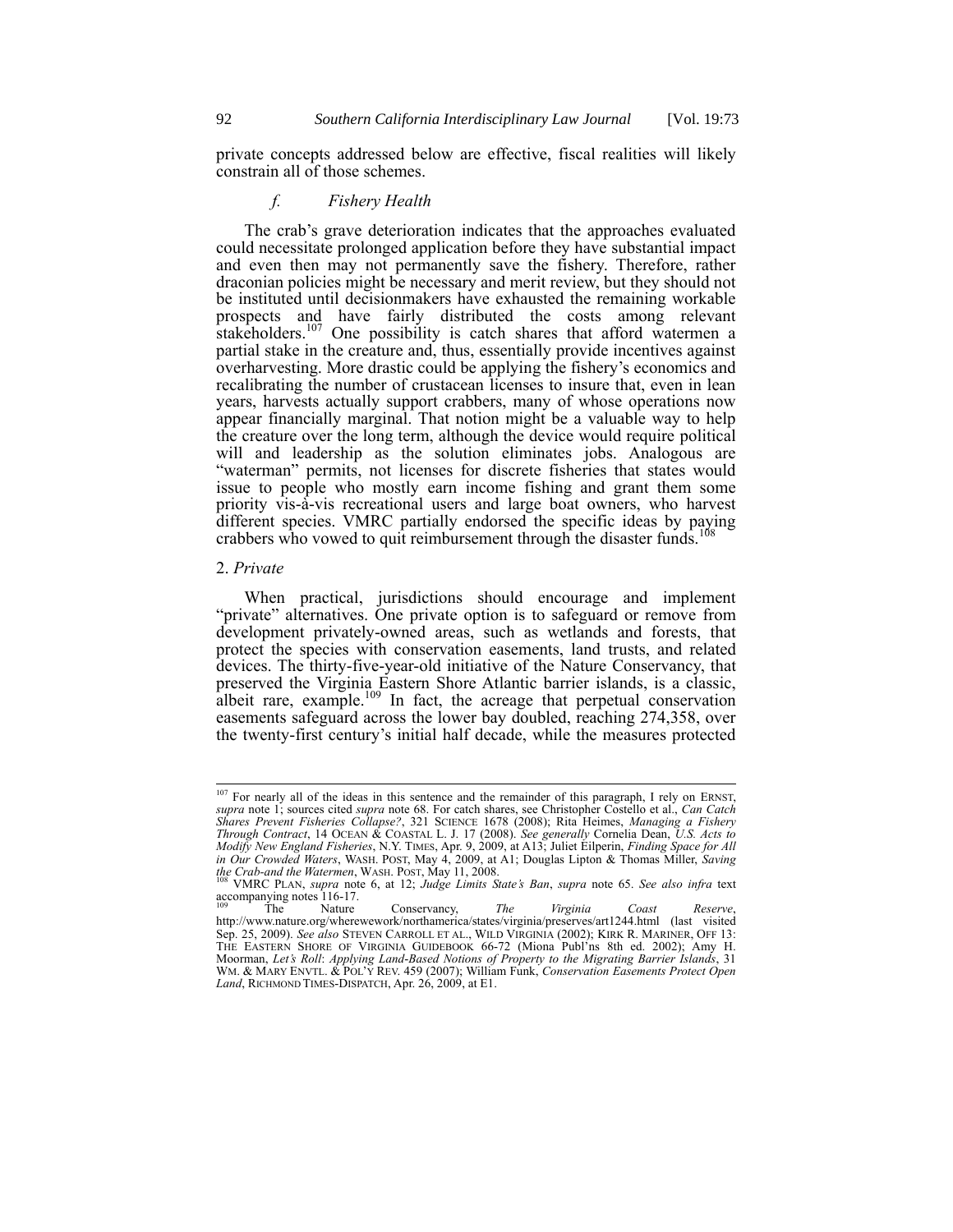466,146 acres throughout the watershed's upper region in  $2005$ .<sup>110</sup> The Virginia Outdoors Foundation ("VOF")—which the Assembly created to encourage, solicit, and receive private donations for conserving "natural, scenic, historic, open-space and recreational areas"—concomitantly helped preserve 65,000 acres primarily with conservation easements in 2008 and safeguarded greater acreage the last five years than it had over the preceding four decades.<sup>111</sup> These systems, like the "public" options, can generally be efficacious, although they are limited in scope and plagued by resource deficiencies.<sup>11</sup>

#### 3. *Quasi-Public*

1

The states might also canvass and adopt numerous public-private or quasi-governmental solutions. One such prospect, although seemingly more private than governmental, is the "cap and trade" strategy, which is apparently a variant on the Chesapeake Bay Watershed Nutrient Exchange Program.<sup>113</sup> This avenue imposes ceilings on most of Virginia sources' nutrient effluents, primarily from sewage treatment and industrial operations, but authorizes their purchase of rights to discharge from specific people and groups, like farmers, who satisfy the caps. Last year, Maryland began implementing a similar project.<sup>114</sup> Phase one uses an approach effectively for trading between point sources and involves the removal of particular onsite sewage disposal regimes, while phase two governs point source trading and offsets between point and nonpoint sources. Another mechanism is crustacean aquaculture, with which North Carolina has successfully experimented in regard to oysters.<sup>115</sup>

A third possibility is the employment of disaster resources to aid the creature and support watermen.<sup>116</sup> Maryland and Virginia disbursed disaster funds essentially to have crabbers restore damaged wetlands and oyster habitat or retrieve ghost pots and to buy out individuals who stop fishing,

CAP MANAGEMENT AND TRADING IN MARYLAND'S CHESAPEAKE BAY WATERSHED (2008), *available at* http://www.mde.state.md.us/assets/document/NutrientCap\_Trading\_Policy.pdf. *See generally* sources cited *supra* notes 75–95.

*Stimulus*, *supra* note 101. <sup>116</sup> *Judge Limits State's Ban*, *supra* note 65. *See* Goodman, *supra* note 7; *supra* notes 49-50, 56–57 and

<sup>110</sup> Nancy A. McLaughlin, *Amending Perpetual Conservation Easements*: A *Case Study of the Myrtle Grove Controversy*, 40 U. RICH. L. REV. 1031, 1034 (2006). *See* MD. CODE ANN. § 14-111 (2009); VA. CODE ANN. § 10.1-1009 et. seq. (2009); ELIZABETH BYERS & KARIN MARCHETTI PONTE, THE CONSERVATION EASEMENT HANDBOOK (2d ed. 2005).

<sup>111</sup> The 65,000 acres are in 64 localities. *Nearly 65*,*000 Va. Acres Protected*, RICHMOND TIMES-DISPATCH, Jan. 20, 2009, at A5. The private donations can include money, land, securities or related property, while VOF's program might be considered quasi public. VA. CODE ANN. § 10.1-1800 (2009). *See also infra* notes 113–17 and accompanying text. <sup>112</sup> *See supra* notes 103-04, 106 and accompanying text.

<sup>&</sup>lt;sup>113</sup> VA. CODE ANN. §§ 62.1-44.19:12–19:19 (2009). *See also* Editorial, *Fish Market*, RICHMOND TIMES-<br>DISPATCH, Oct. 2, 2008, at A12; Scott Harper, *Virginia Crab Disaster Aid Would Buy Crab Licenses from Watermen*, VIRGINIAN-PILOT (Norfolk), Dec. 26, 2008, at A1; *License Limbo*, *supra* note 53; *supra* notes 75–95 and accompanying text.<br><sup>114</sup> I rely in this sentence and the next on MD. DEPT. OF THE ENVT., MARYLAND POLICY FOR NUTRIENT

<sup>115</sup> *Turning Freshwater Farm Ponds into Crab Farms*, SCIENCE DAILY, Oct. 15, 2008, http://www.sciencedaily.com/releases/2008/10/081003191417.htm; Timothy Wheeler, *Farming the Chesapeake*, BALT. SUN, Dec. 3, 2008, at 1A; sources cited *supra* note 7. See also VMRC PLAN, supra note 6, 6, at 9; Mark<br>Bittman, *A Seafood Snob Ponders the Future of Fish*, N.Y. TIMES, Nov. 16, 2008, at WK1; *Economic* 

accompanying text.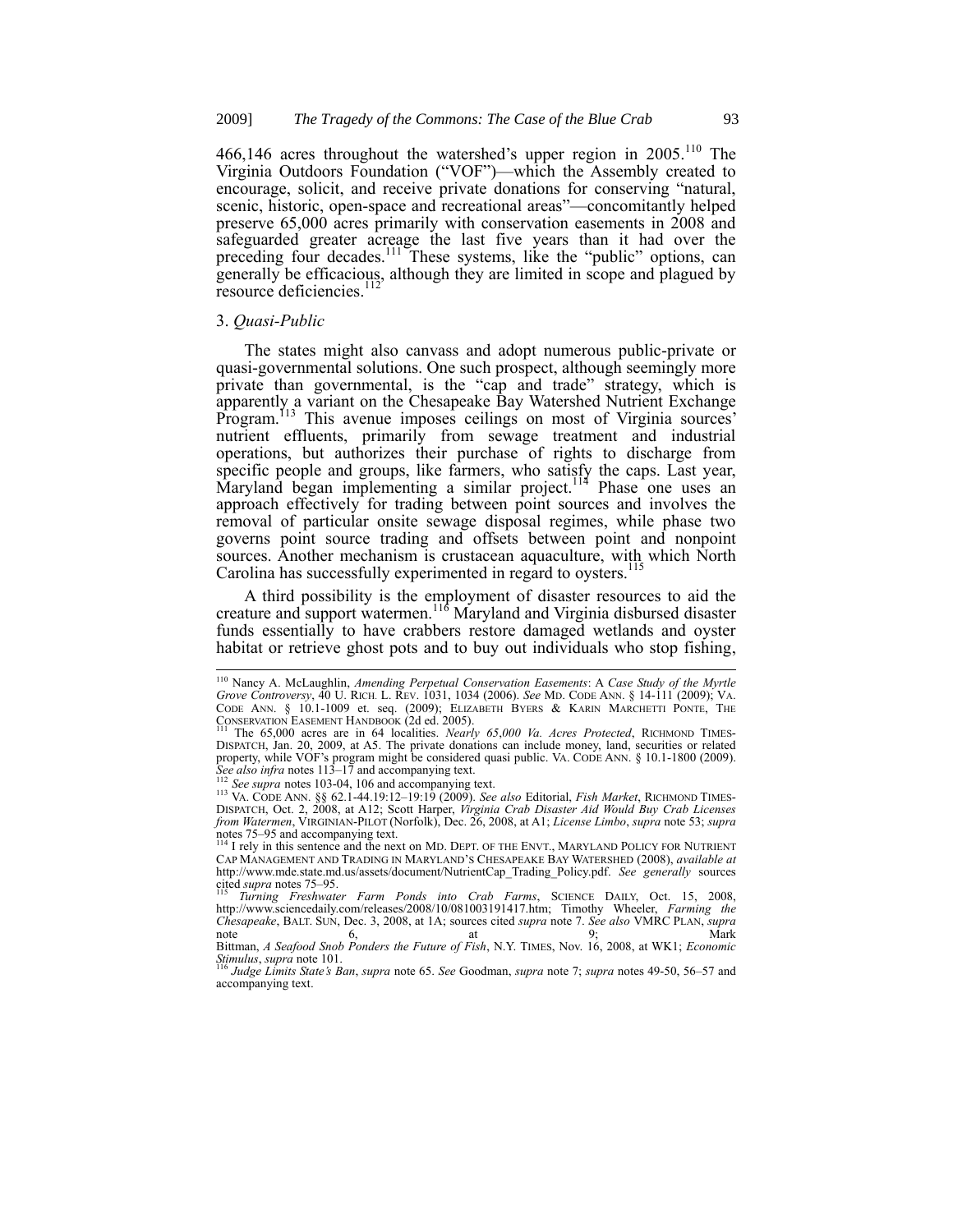but the affected jurisdictions could deploy the program grants to upgrade sewage treatment facilities and have watermen plant trees, establishing buffer zones near tributaries, or increase submerged grasses.<sup>117</sup> These projects have proven successful and would benefit the creature, especially through water quality improvement.

## C. A SPECIAL WORD ABOUT THE FEDERAL GOVERNMENT

Several earlier propositions suggest that the federal government possesses significant power over the species and the watershed. The EPA discharges much responsibility for air and water pollution, and it coordinates and supervises diverse estuarine actions under the Chesapeake Bay Program.<sup>118</sup> Yet, the EPA seems to implement air and water pollution strictures and coordinate bay-wide projects less than robustly, while the federal government assumes a somewhat limited role in protecting natural resources, most notably the crustacean.<sup>119</sup> In fairness, a measure of authority to control air and water pollution devolves upon the states, and they conventionally had broad power for addressing critical watershed organisms. Thus, the federal government should apply a number of pollution control and additional environmental statutes—including those enactments which implicate land use, purchase and transfer, and fisheries management—and coordinate estuarine activities with increased stringency; however, certain prior efforts have been disappointing and a few lack promise.

The Obama Administration has signaled receptivity to change in these distinct and related environmental law and policy fields,<sup>120</sup> while issuing the Executive Order, coordinating the national initiative and the state-level milestones program, and appointing an EPA official with bay duties, signifies the administration's commitment to estuarine protection and restoration. <sup>121</sup> Some perceptive observers—who advert to the discouraging

 $\overline{\phantom{a}}$ 

<sup>117</sup> VMRC PLAN, *supra* note 6, at 12; Bill Geroux, *No Longer Dredging*, *Crabbers Collect Pots*, RICHMOND TIMES-DISPATCH, Feb. 15, 2009, at B1; Scott Harper, *Blue Crab Crisis to Get \$7.5 Million in Relief Funds*, VIRGINIAN-PILOT (Norfolk), May 20, 2009, at B1; Rona Kobell, *Seeding the Bay*, BALT. SUN, Dec. 17, 2006, at 1F; Kunkle, *supra* note 11. See Gene Mueller, *Watermen Take Up New Role,* WASH. TIMES, Nov. 26, 2008, at C8; Shannon Tompkins, *Ike Weaves a Tangled Mess*, HOUSTON CHRON., Feb. 14, 2009, at 12; *supra* notes 31, 87, 98–103 and accompanying text. <sup>118</sup> *See supra* text accompanying notes 34, 39, 93-96. *See also* CHESAPEAKE BAY PROGRAM, *supra* note

<sup>18;</sup> *supra* note 104. <sup>119</sup> *See* Donna Christie, *Living Marine Resources Management: A Proposal for Integration of United* 

*States Management Regimes*, 34 ENVTL. L. 107, 111–12 (2004). *See also* Stokstad, *supra* note 35; *supra*<br>notes 40, 72-73, 78 and accompanying text. *See generally* CHESAPEAKE BAY FOUNDATION, *supra* note 15. The EPA possesses the authority to establish water quality standards for protecting fisheries. 33 U.S.C. § 1330 (2006). *See also* RODGERS, *supra* note 95, at 342–61. NOAA possesses fisheries management authority. *Se* AMERICA'S LIVING OCEANS: CHARTING A COURSE FOR SEA CHANGE (2003).

<sup>&</sup>lt;sup>120</sup> See, e.g., EPA, Proposed Rule Governing Greenhouse Gases, 74 Fed. Reg. 18,886 (Apr. 24, 2009);<br>Broder, *supra* note 96; Dean, *supra* note 107; Juliet Eilperin, *Winds of Change Evident in U.S.* Environmental Policy, WASH. POST, Mar. 30, 2009, at A3; Mark Peters, *EPA Proposes Sharp Cuts in Air Pollution From Ships*, WALL ST. J., Mar. 30, 2009; Jim Tankersley, *Obama Overrides Bush on Endangered Species Act*, L.A.

Editorial, *Federal Action on the Bay*, WASH. POST, May 13, 2009, at A18. *See also* Karl Blankenship, *EPA's Naming Bay Adviser Seen as a Greater Commitment to Cleanup Efforts*, BAY JOURNAL, Apr. 2009; *Weak Laws*, *supra* note 35; Kunkle, *supra* note 11; Timothy Wheeler, *Bay's Health Not Improving, EPA Reports*, BALT. SUN, Mar. 20, 2009, at 3A.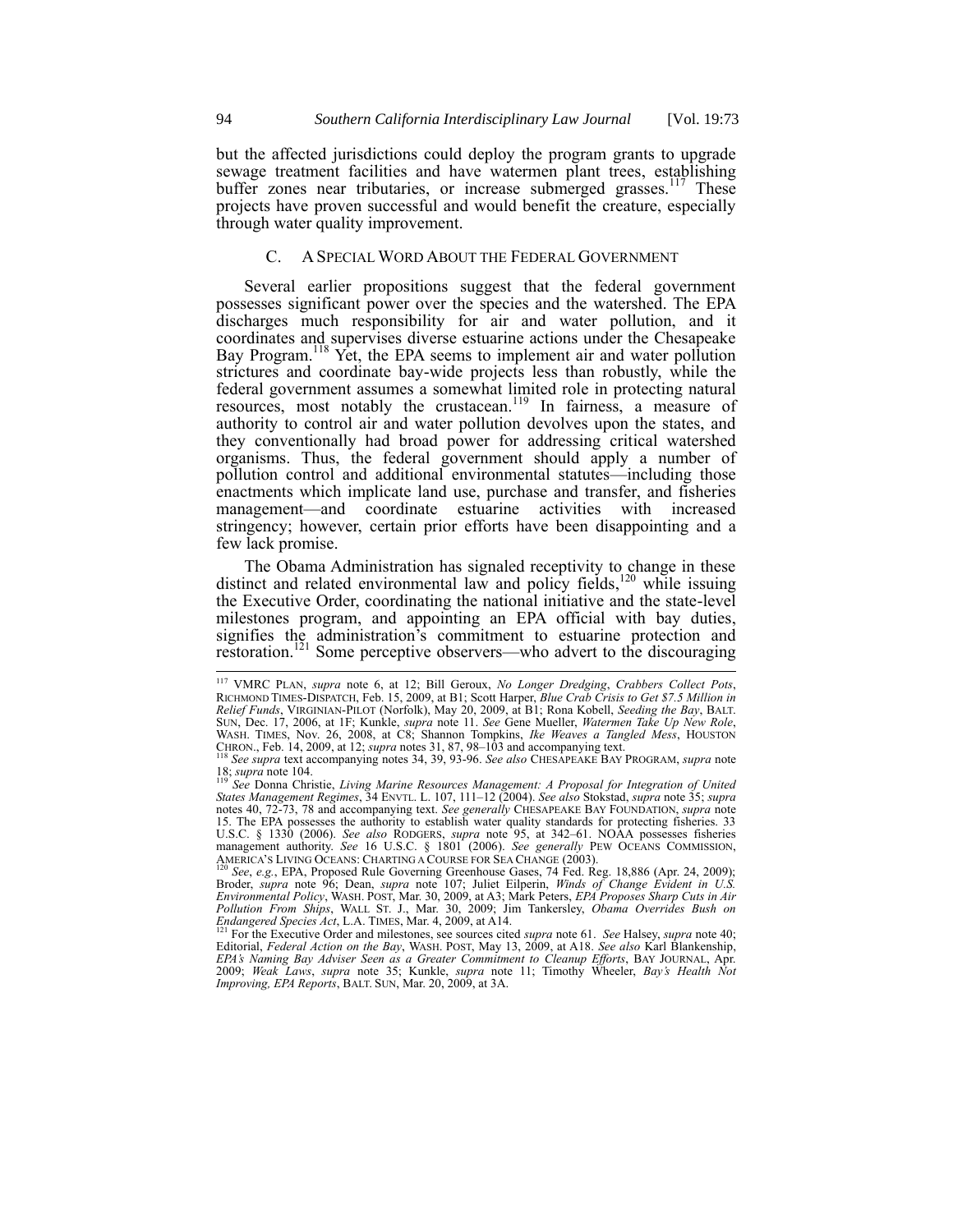watershed cleanup record—have questioned whether the nascent federal and state projects will suffice.<sup>122</sup> Thus, the administration should monitor the actions of these jurisdictions and, if they do not make satisfactory progress, consult the solutions broached and respond, perhaps by invoking the federal authority or the sanctions previously discussed.<sup>123</sup> The White House and Congress should assess carefully whether federal agencies are rigorously enforcing President Obama's directive and require, urge, or encourage stricter implementation—even considering measures akin to certain sanctions—if they are not. I presume that federal agencies, namely the EPA, will conscientiously and vigorously institute and enforce the Order. However, this assumption might be unwarranted for some departments, while the Order could lack sufficient mandates or the proper emphasis.

## D. RESOLUTION

In the end, numerous ideas analyzed should prove efficacious. The jurisdictions must coordinate better and will need to amass, inspect, and synthesize the largest quantity of relevant empirical data regarding the crab, particularly with respect to stubborn difficulties and productive remedies. They should develop a finely-honed process for selecting precisely the initiatives which maximize restoration at the lowest cost and equitably treat stakeholders. In the near term, depletion may necessitate harvest restrictions, probably together with specific approaches canvassed especially ones that address pollution that injures the species—and the crustacean disaster funds. The avenues examined will require the sustained commitment of political will and ongoing dedication of resources. After the crab stabilizes and attains levels that will permanently support the fishery, it might be possible to eliminate or decrease the catch limitations and apply a nuanced mix of federal and state cooperative arrangements, regulatory controls, and incentive structures which directly address pollution and slow overharvesting. Finally, the court that resolves pending litigation which involves the enforcement of bay deadlines could impose the alternatives recounted, particularly if the federal and state governments disagree on how to effectively improve crustacean and watershed ailing health.<sup>1</sup>

## V. CONCLUSION

The recent experience with blue crabs provides valuable insights on their downward spiral, problems with efficaciously managing aquatic

<sup>122</sup> For examples of observers, see ERNST, *supra* note 1; HORTON *supra* note 1; Baker, *supra* note 89; Steinzor & Jones, *supra* note 61. *See also supra* note 71.<br><sup>123</sup> For solutions, see *supra* text accompanying notes 72-117. For sanctions, see Stokstad, *supra* note 35;

Baker, *supra* note 89; Steinzor & Jones, *supra* note 61. *See also supra* notes 85, 89, 92 and accompanying text.

The plaintiffs in this litigation are relying on 33 U.S.C.  $\S$  1267 (2006) to argue that Bay Agreements constitute interstate compacts, which are enforceable under federal law. *See supra* note 40. *See also*  Noah Hall, *Toward a New Horizontal Federalism: Interstate Water Management in the Great Lakes Region*, 77 U. COLO. L. REV. 405 (2006); Olen Paul Matthews & Michael Pease, *The Commerce Clause*, *Interstate Compacts*, *and Marketing Water Across State Boundaries*, 46 NAT. RES. J. 601 (2006); Mueller Interview, *supra* note 83; *supra* notes 29–34, 61 and accompanying text.